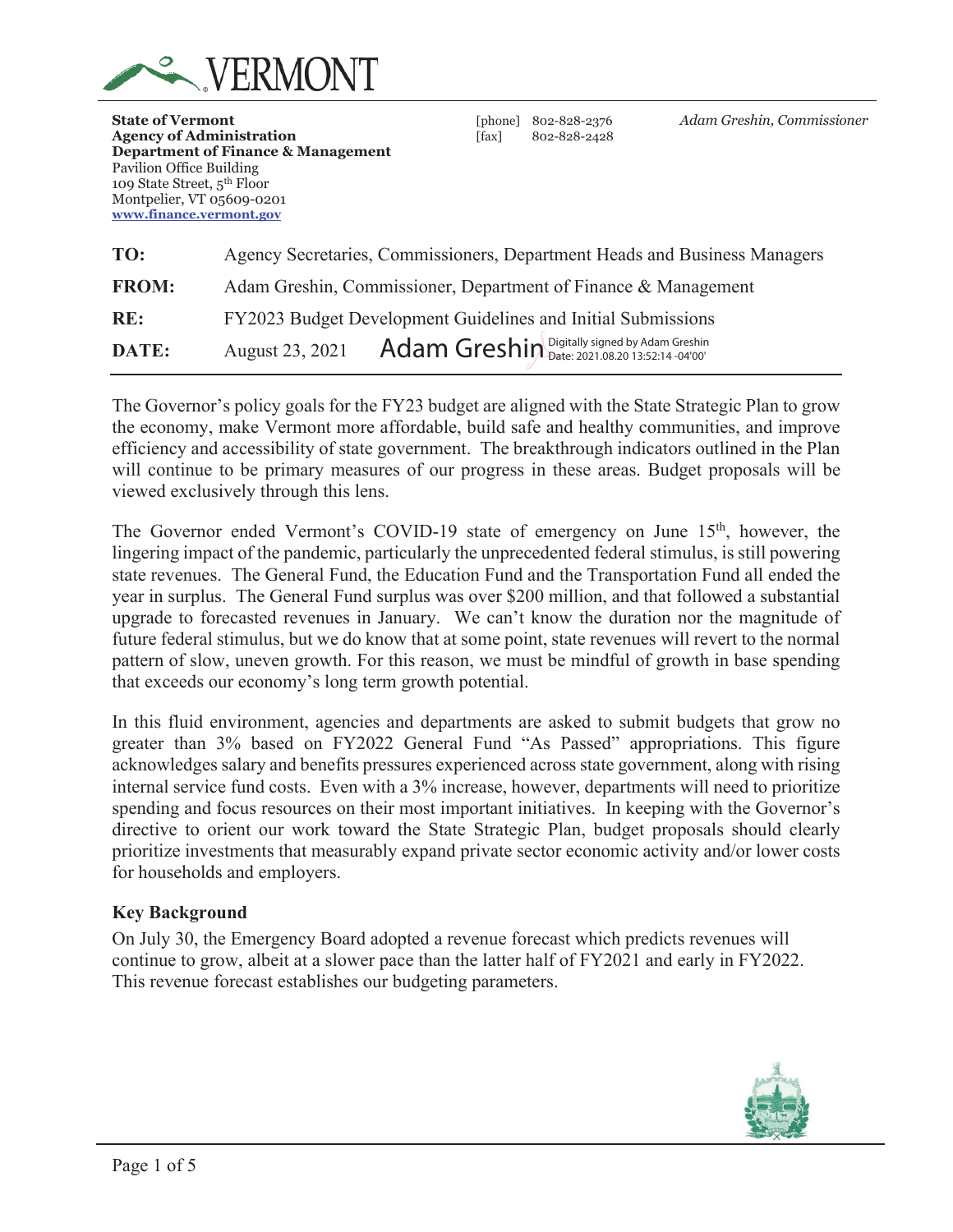While FY2023 will look like a typical budget year, and the revenue forecast will be the primary driver behind budgetary growth, Vermont's economic fundamentals are still experiencing pandemic-related disruptions.

# x **Economic Recovery**

Vermont's high vaccine uptake has driven relatively low rates of COVID-19 infection which allows a return to a pre-pandemic lifestyle. This is a critical contributor to economic recovery. And while Vermont is a national leader in COVID-19 response, many economic sectors have yet to regain pre-COVID levels of activity.

Tourism and hospitality, a critical component of Vermont's economy, is still lagging its prepandemic level of activity. Coupled with an increasingly competitive labor market and growing concerns around the Delta variant of COVID-19, businesses in this sector continue to struggle. This will affect the state budget, as it relates to both direct revenues (rooms and meals taxes) and indirect revenues (personal income, corporate income) from these businesses.

Vermont's macroeconomic indicators generally point to a healthy economy. Wage growth and gross state product are booming. However, there are about 27,000 fewer people in the labor force than before the pandemic. This is not due to generous unemployment programs – Vermonters receiving unemployment benefits are in fact counted in our labor force. These are Vermonters who have left the workforce completely, tightening an already tight labor market. And while low unemployment is preferable to the alternative, lower workforce participation is a real barrier to economic growth.

# x **Federal Response**

Concerns around a pandemic-related recession have been quelled by federal fiscal and monetary stimulus. Congress has authorized three major spending bills – the CARES Act, the Consolidated Appropriations Act, and the American Rescue Plan Act – which have provided approximately \$2.3 billion to state government for pandemic management and recovery. These bills also provided several billion more in funding to Vermont's public/nonprofit institutions, such as our hospitals and schools, and established similar grant and loan programs for businesses.

Additional federal funding through an infrastructure bill is on the horizon. The long-term impact of this extraordinary federal stimulus is unknown, but in the short term it generates the revenue to support moderate growth in state spending in the upcoming year.

# x **Vermont's Fiscal Fundamentals**

In August 2020, the state's economists projected a stark revenue picture which provided the backdrop to the Governor's FY2022 recommended budget. However, those projections

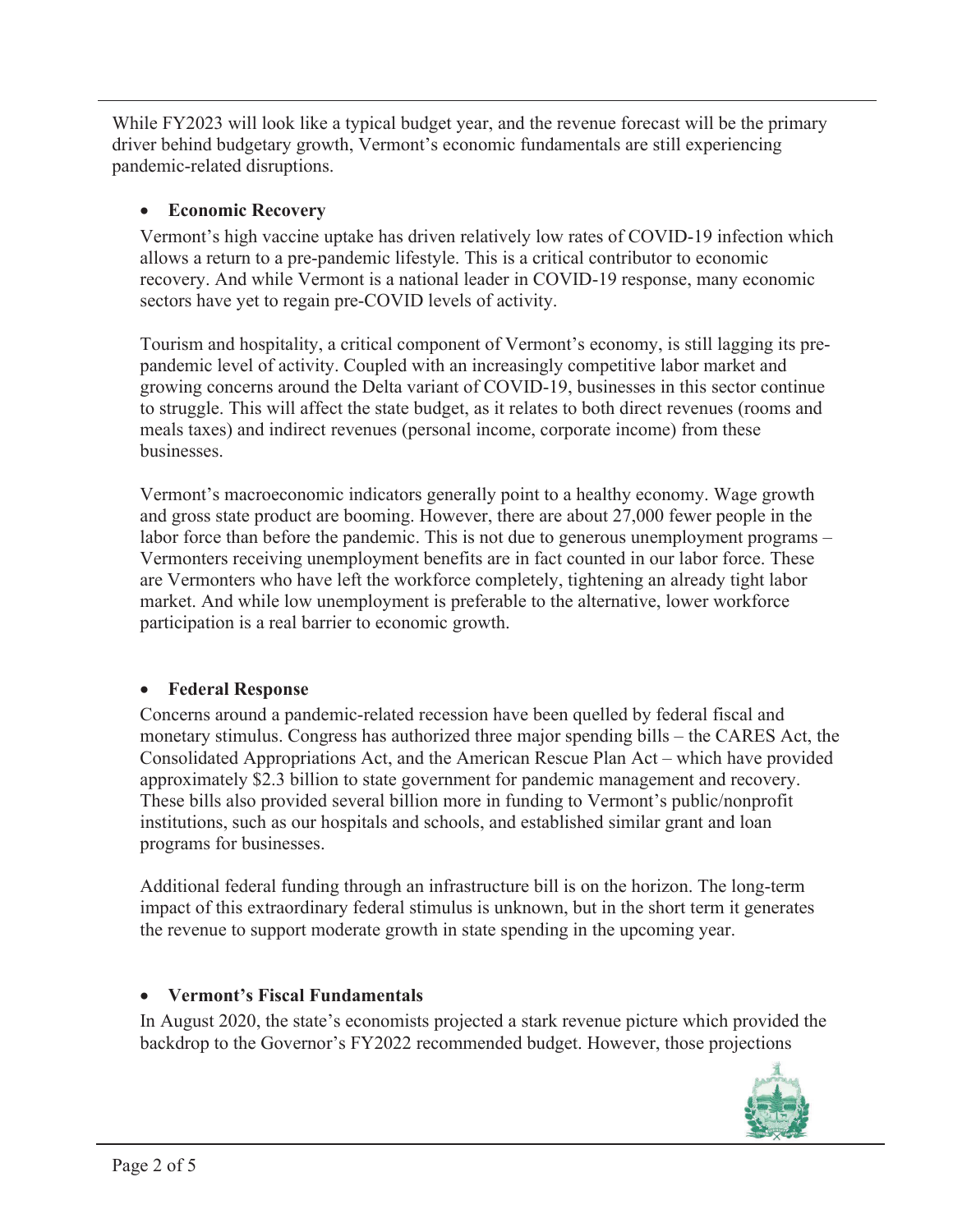underestimated the impact of federal policy on Vermont revenue: General Fund revenues alone outperformed the August projection by almost \$400 million. As you may recall, it left us with the question of what to do with all this one-time money. One thing we did was park it in reserves. The General Fund Stabilization Reserve and the Balance Reserve (the "Rainy Day Fund") are both at their statutory maximums. This is also the case with the Education Fund and the Transportation Fund, both of which are carrying surpluses into FY22.

This good news has not solved our structural budgetary challenges. Employee retirement costs, most of which are paid by the General Fund, continue to outpace even staggering revenue growth. Furthermore, while the labor market is tight and wage growth is surging, caseloads in our Medicaid program are increasing.

# **Budget Development Process and Timeline**

Initial FY2023 budget proposals, FY2022 budget adjustment proposals and FY2022 capital bill adjustment proposals are due to the Governor on Friday, September 24<sup>th</sup>.

For budget development, please assume a 3% increase in internal service fund (ISF) charges. Finance & Management will communicate potential changes as more information on pension obligations and insurances becomes available. Our goal will be to finalize ISF budgets early in the process, which will enable ISF departments to provide allocations to field departments at the earliest possible time. Keep in mind, however, that insurance- and pension-related requirements depend upon the completion of actuarial analysis. Ideally, General Fund allotments for ISFs will accompany the allocations, but the allotments could be delayed depending on the overall General Fund outlook during the fall.

## **Guidance**

Detailed information about requirements and assumptions is included in the attached *Instructions Supplement*. Here are a few key elements:

- x **General Guidance** Please include proposed expenditures, anticipated special fund revenues, and any proposals for new or increased revenue – taxes, fees, etc. – that are incorporated into your budget. Given the enhanced revenue environment and substantial federal stimulus funds, the Governor does not expect to review many proposals for higher taxes or fees.
- x **FY2022 Base Spending**  *Please confirm with your budget analyst your department's FY2022 As Passed base appropriation*. This will be the starting point for measuring changes to spending.
- x **ARPA**  *American Rescue Plan Act, Coronavirus State Fiscal Recovery Funds* proposals will be considered one-time expenditures and should not be included in the base budget proposals. ARPA spending proposals for FY2023 will be developed with the interagency

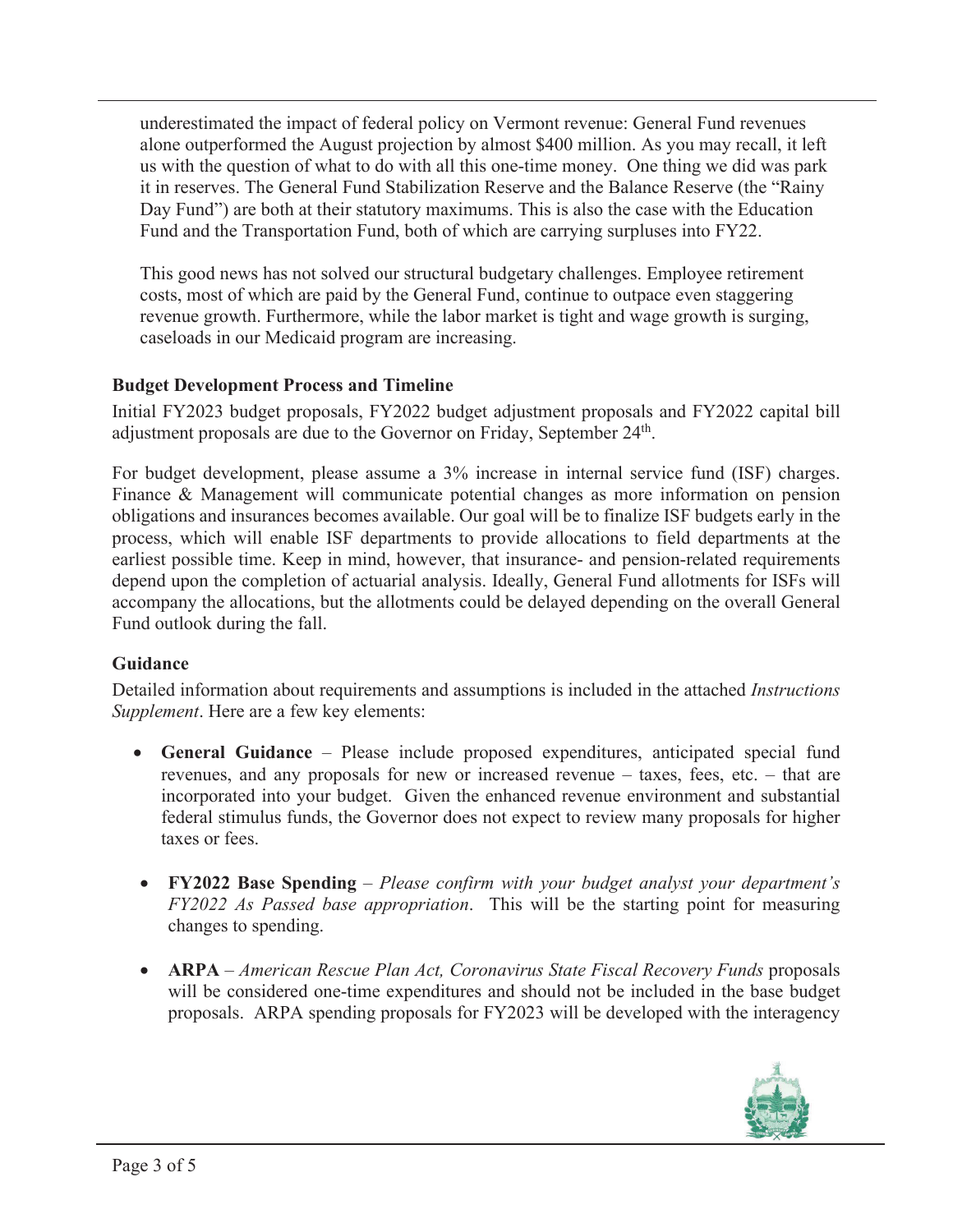task forces and presented with the Governor's budget. More information on this topic will be forthcoming.

- **Policy Proposals** Include a legislative initiative template and a completed equity impact assessment. These should also be submitted as policy proposals to the Governor's Office.
- **Position Requests** New position requests will be evaluated based on their relationship to strategic priorities and available funds. When making a position request, reclassification of a vacant position should be considered first. New position requests must include position description, cost and source of funds. Please incorporate the full cost associated with a new position.
- **Technology Needs & Projects** Budget requests for new IT projects should include an IT ABC Form and a Legislative Initiative Template for review by the Governor's Office. All technology requests will be provided to ADS for review prior to presentation to the Governor.
- **Federal Funding** For the purposes of your submission, in the absence of reliable information, use current federal funding levels. If your agency/department has reasonable certainty that changes in federal funding will occur, you may incorporate those changes into your presentation along with potential federal match requirements. Anticipated reductions in federal funding should be met by corresponding reductions, preferably in associated limited service positions and administrative expenditures.
- **Capital Budgeting** For specific details on your FY2022 Capital Budget Adjustment submission, please refer to the Capital Budget Adjustment instruction memo sent under separate cover from the Secretary of Administration. Agencies and departments that submit capital budget requests are strongly encouraged to submit those requests with their operating budget. Any operating cost impacts resulting from your capital budget adjustment request should be included and clearly identified in your operating budget submission.

# **Aligning with the State Strategic Plan**

Budget submissions must align with the state's 5-year Strategic Plan (see also: https://strategicplan.vermont.gov/). Initiatives consistent with the Strategic Plan should be included in your materials and highlighted. More detailed information about requirements and assumptions is included in the attached *Instructions Supplement*.

# **Budgeting with an Equity Lens**

Equity is a foundational element of government work, and the state's commitment to a more just Vermont includes budgeting for equity. Last fall we introduced a tool to assist budget and policy staff in their assessment of new initiatives. The Equity Impact Assessment (EIA) tool poses key questions to help identify any blind spots or disparate outcomes in the delivery of our services. The EIA, which must be completed for all new initiatives and any substantive changes in service

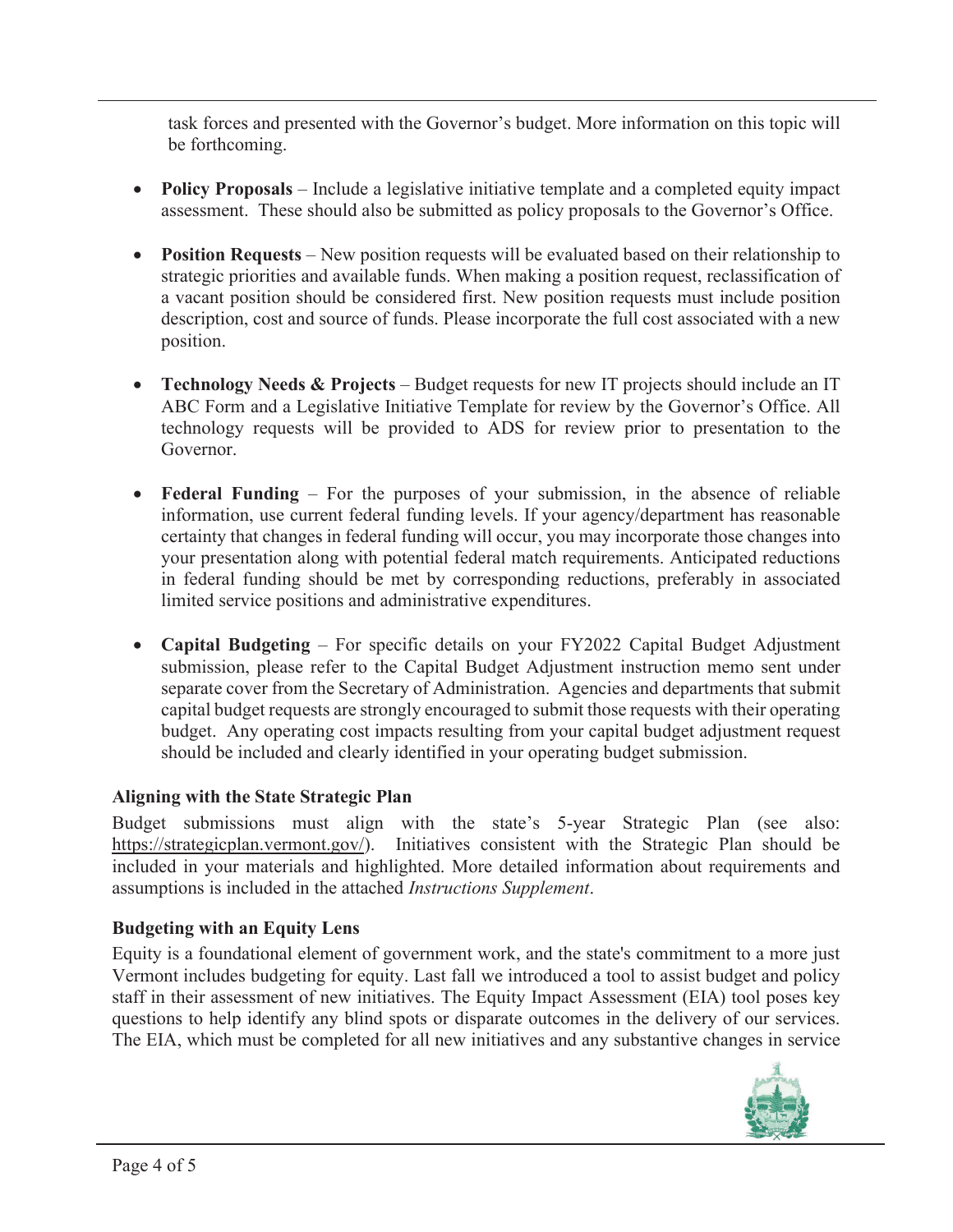delivery, will focus on key areas including stakeholders and impacted populations, disparate benefits and burdens, data collection and metrics, language accessibility, and multi-sectoral collaboration. This tool is multi-faceted, and by incorporating it into our regular practice, we will ensure our programs are built with an equity lens.

# **Budget Review Meetings**

Budget review meetings will begin on September 27<sup>th</sup> and conclude end-October. Meetings will begin with the ISF departments in order to finalize ISF budgets as early as possible.

# **Performance Measure Reporting**

Three years ago, we began including performance measure reporting with departments' legislative budget presentations. For programs with *Programmatic Performance Measure Reports*, the Legislature had direct access to performance measure results as they made their budget decisions. We have continued this initiative during the past two years, refining and expanding the list of selected programs to align with the Governor's strategic plan (and associated program definitions, as they are finalized).

For FY2023, all departments are expected to report performance measure information for two new programs at a minimum (and encouraged to do more if they are able). Should you need assistance in defining program measures, please reach out to Justin Kenney, interim Chief Performance Officer – Justin.Kenney@Vermont.Gov.

## **Budget Submissions**

Please submit initial budget proposals for FY2023 to the Governor by Friday, September 24<sup>th</sup>, 2021. Budget submissions to the Governor are made via the Secretary of Administration using the e-mail folder ADM.budget@vermont.gov.

## **Thank You**

Finance and Management is grateful for your efforts to develop and support the Governor's Recommended Budget and we look forward to working with agencies and departments in this process. Please contact your budget analyst with questions or requests.

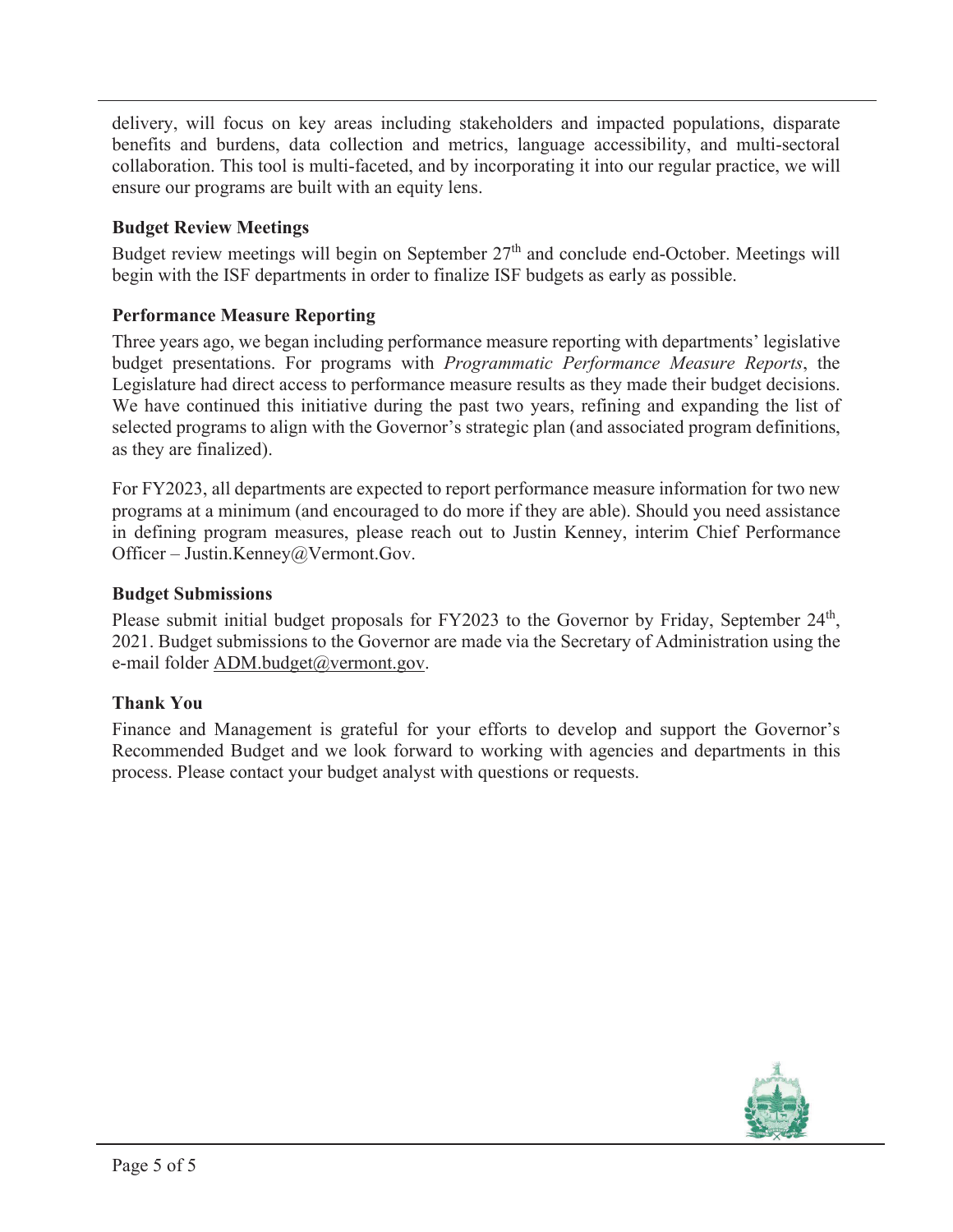

# FY 2023 BUDGET and FY 2022 BUDGET ADJUSTMENT INSTRUCTIONS SUPPLEMENT Department of Finance & Management Budget & Management Division

Issued: August 23, 2021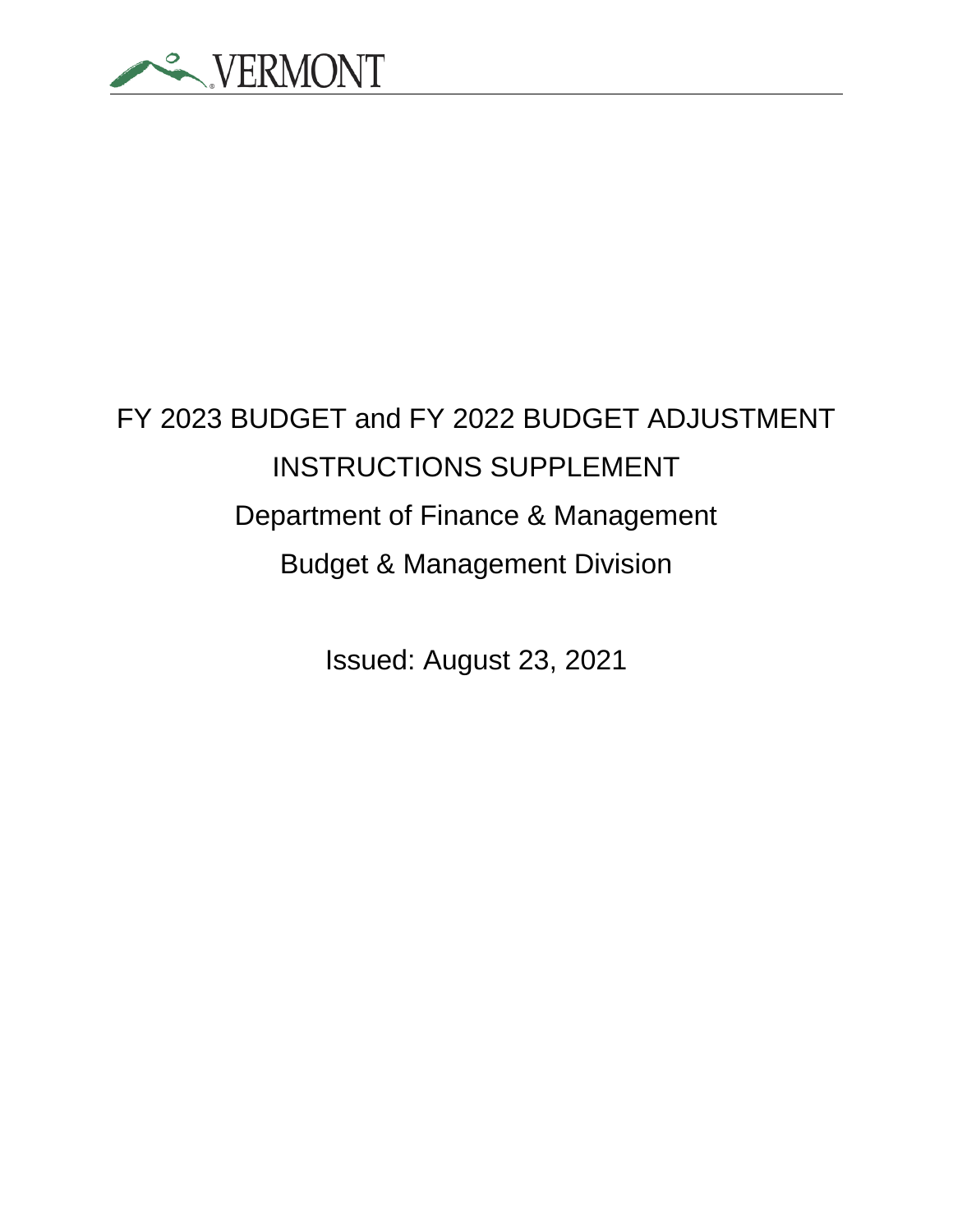

# **Table of Contents**

| А. |    |                |                                                                 |  |  |  |  |  |  |  |
|----|----|----------------|-----------------------------------------------------------------|--|--|--|--|--|--|--|
|    | 1. |                |                                                                 |  |  |  |  |  |  |  |
|    | 2. |                |                                                                 |  |  |  |  |  |  |  |
|    |    | a.             |                                                                 |  |  |  |  |  |  |  |
|    |    | b.             | Health care and dental premium costs and other benefit rates: 4 |  |  |  |  |  |  |  |
|    |    | C.             |                                                                 |  |  |  |  |  |  |  |
|    |    | d.             |                                                                 |  |  |  |  |  |  |  |
|    | 3. |                |                                                                 |  |  |  |  |  |  |  |
|    |    | a.             |                                                                 |  |  |  |  |  |  |  |
|    |    | b.             |                                                                 |  |  |  |  |  |  |  |
|    |    | C.             |                                                                 |  |  |  |  |  |  |  |
|    |    | d.             |                                                                 |  |  |  |  |  |  |  |
|    |    | $\theta$ .     |                                                                 |  |  |  |  |  |  |  |
|    |    | i.             |                                                                 |  |  |  |  |  |  |  |
|    |    | f <sub>r</sub> |                                                                 |  |  |  |  |  |  |  |
|    | 4. |                |                                                                 |  |  |  |  |  |  |  |
|    | 5. |                |                                                                 |  |  |  |  |  |  |  |
|    | 6. |                |                                                                 |  |  |  |  |  |  |  |
|    | 7. |                |                                                                 |  |  |  |  |  |  |  |
|    | 8. |                |                                                                 |  |  |  |  |  |  |  |
| В. |    |                |                                                                 |  |  |  |  |  |  |  |
| C. |    |                |                                                                 |  |  |  |  |  |  |  |
| D. |    |                |                                                                 |  |  |  |  |  |  |  |
| Е. |    |                |                                                                 |  |  |  |  |  |  |  |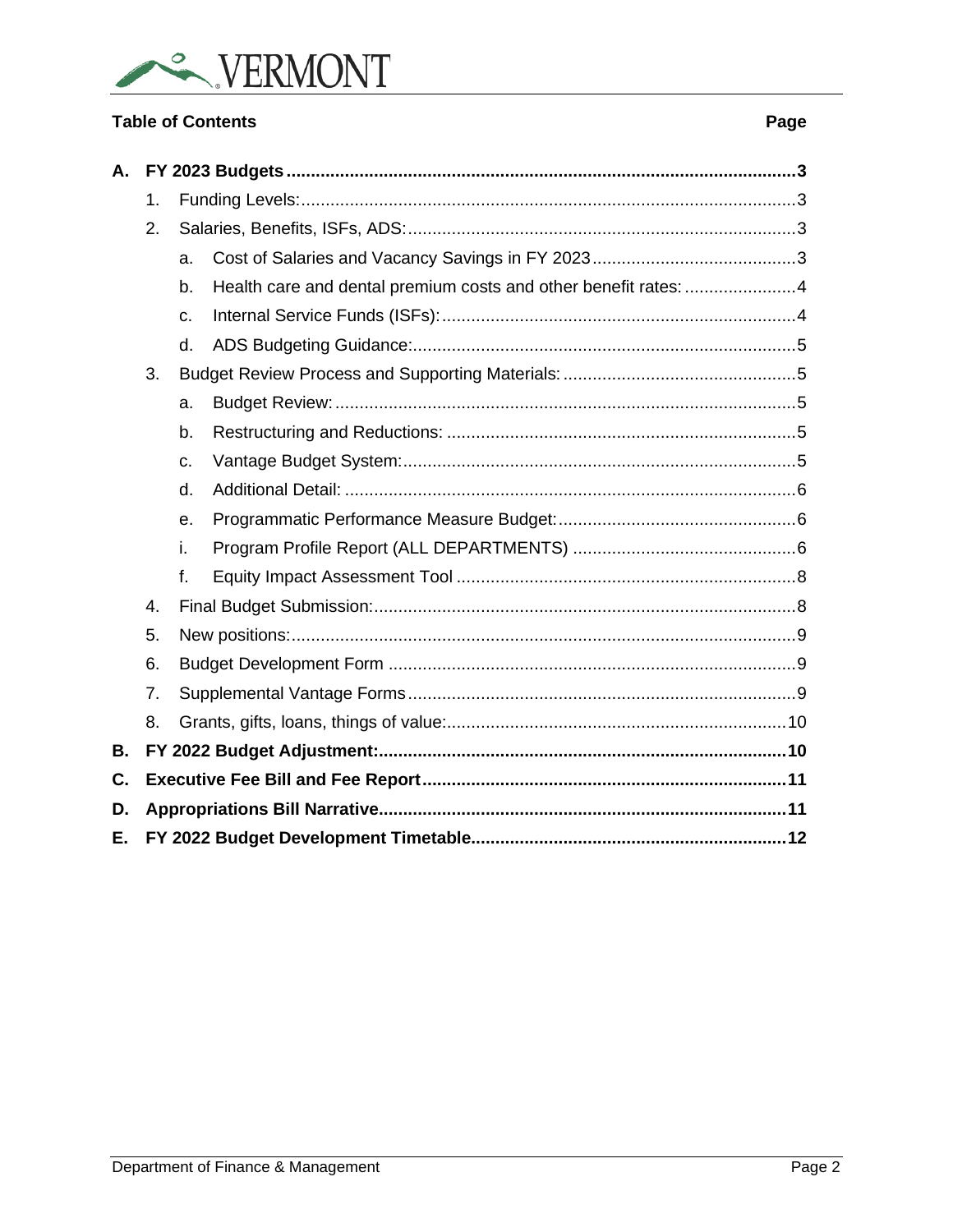

# <span id="page-7-0"></span>**A. FY 2023 Budgets**

These budget instructions offer guidance in preparing responses to the Governor's budget initiatives for FY 2023. **Departments must provide budget requests at no more than a 3% increase from your FY 2022 "As Passed" appropriations.**

Summary Responses must be approved by the Agency Secretary and Commissioner or the exempt head of your Department or Office, and **must be submitted electronically to the Governor, through the Secretary of Administration using the mail folder [ADM.budget@vermont.gov](mailto:ADM.budget@vermont.gov) by September 24, 2021**. (See the ["Budget Development](#page-16-0)  [Timetable"](#page-16-0) at end of this document for a complete list of due dates.) Responses should be submitted on the "Budget Development Form" – Attachment B. This form can be supplemented with a narrative response as appropriate, which must include any major policy initiatives that will be submitted to the appropriate Governor's Office Liaisons.

**Please keep in mind that Vermont budgets and controls its financial activities on the cash basis of accounting** (in contrast to the State's audited financial statements, which are based on accrual accounting and modified accrual accounting). Your budget submission should reflect the actual entries that are expected to post to VISION during fiscal year 2023. Some departments use accrual accounting in their internal reporting processes, which may result in confusion when referring to prior year actual data displayed on Vantage forms and reports.

# <span id="page-7-1"></span>**1. Funding Levels:**

**Departments with Coronavirus Relief Fund (CRF) in their FY2022 base should assume an FY2023 GF base spending level inclusive of CRF***.* If you have questions about your FY 2023 General Fund target amount, please consult your budget analyst.

Special fund spending authority should correspond with available revenues. As always, federal funding should be conservatively estimated, cognizant of current Federal actions and prospects. Please be particularly mindful of any potential reductions to your federal grants. Do not assume federal reductions will be covered with increased General Funds. Please assume these funds will not be replaced unless you can demonstrate they meet a critical State policy goal.

If you expect reduced special funds or federal funds, your budget must reflect a corresponding reduction in associated limited-service positions and administrative expenses.

# <span id="page-7-3"></span><span id="page-7-2"></span>**2. Salaries, Benefits, ISFs, ADS:**

# **a. Cost of Salaries and Vacancy Savings in FY 2023**

The Vantage budget system reflects the annualized cost of the step increases that are expected to take place during FY 2022 for classified positions. The salary changes that are expected to take place *during* FY 2023 are handled separately (i.e., under the Pay Act) and are not to be included in the FY 2023 budget request.

The salary and benefits budget figures provided by the Vantage Salaries and Benefits Forecasting System (SBFS) represent the sum of all salary and benefit costs for all positions defined within an organization. The budgeting of Vacancy Savings should reflect a best possible estimate of savings (salary and benefit costs combined) resulting from positions in SBFS that are not expected to be filled for part (or all) of FY 2023 (please see section "b" below for guidance on benefit rate assumptions).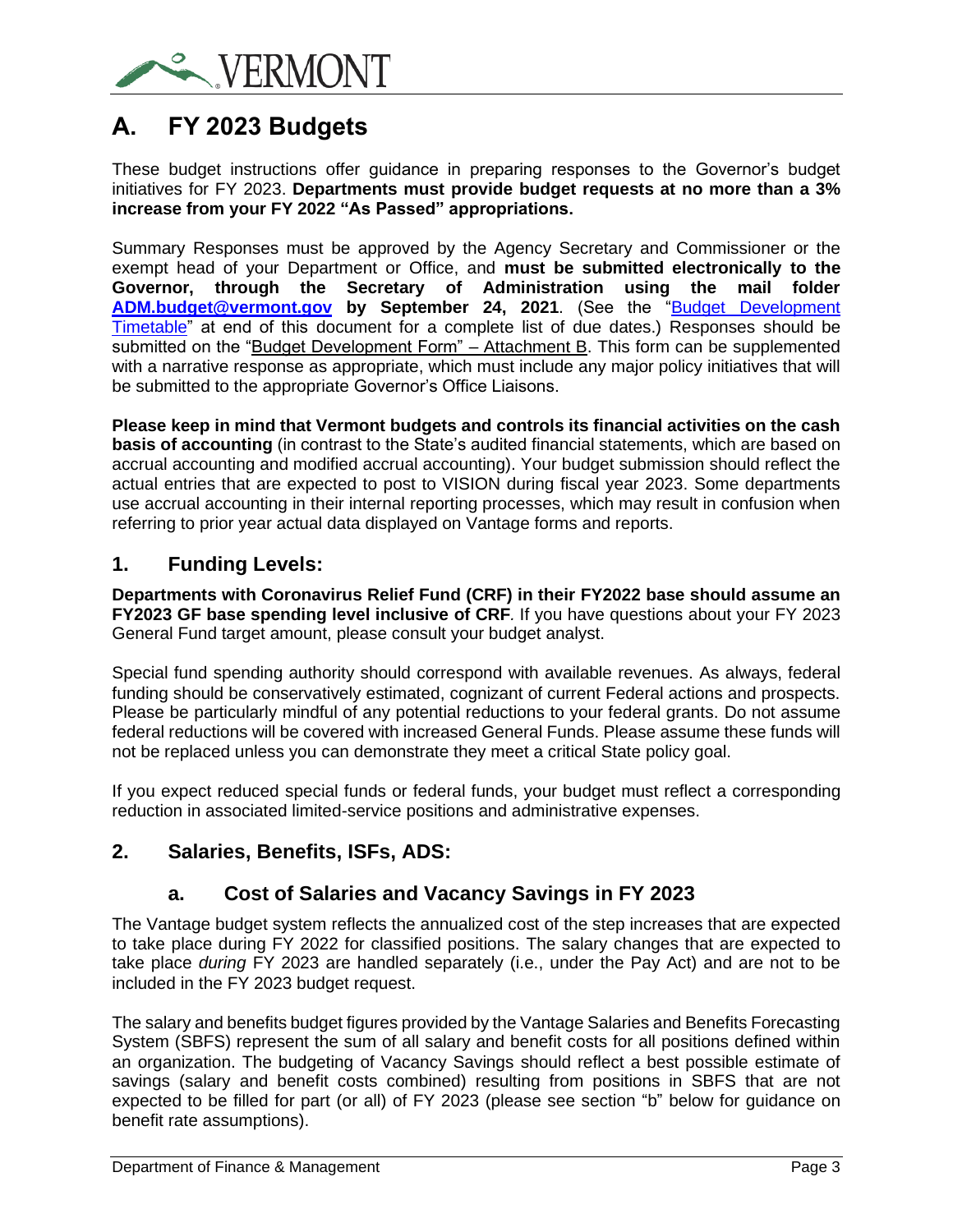**FRMO** 

If Vacancy Savings budget submissions appear to be inconsistent with your department's historical trend of savings related to position vacancies, please be prepared to justify your assumptions during budget review.

# **b. Health care and dental premium costs and other benefit rates:**

<span id="page-8-0"></span>We will centrally install the benefit rates on the Vantage budget system for FY 2023 benefit calculations. New retirement and benefit rates are not yet determined, but we will work with DHR and the Treasurer's office to provide these rates as early as possible during the budget development process. For the September 24 initial budget submission, please assume these rates to be flat with the FY2022 actual levels. Please note that this will require using 25.5% for retirement rate (as opposed to the rate of 21.4% that was used for the FY 2022 budget). Please also note that the retirement rate must be absorbed within the overall 3% budget increase.

## **Please clearly identify retirement rate increase as a line item on your** "Budget Development Form" – Attachment B.

During FY2022 budget development, the retirement rate built into departmental budgets was kept flat with the FY2021 rate of 21.4% due to uncertainties related to retirement system reform efforts, with the actual increase to be handled via the FY2022 Pay Act request process. For FY2023 budget development, this will not be the case, and the actual rate will be built into departmental budgets.

# **c. Internal Service Funds (ISFs):**

<span id="page-8-1"></span>Departments are responsible for budgeting their ISF charges. As a reminder, those ISF charges are listed below. For the purposes of your September 24 submission, please assume a 3% increase of the gross allocated charge to your department. We will send ISF allocations to Departments as early as possible in the budget development process. As such, we will schedule budget meetings first with those departments that manage the State's ISFs.

## **Please clearly identify ISF increase as a line item on your** "Budget Development Form" – Attachment B.

| ISF:                                                 | <b>VISION/Vantage</b><br><b>Expense</b><br><b>Account Code:</b> | <b>VISION/Vantage Expense</b><br><b>Account Name:</b> | <b>ISF department</b><br>responsible for<br>determining<br>allocation: |  |  |
|------------------------------------------------------|-----------------------------------------------------------------|-------------------------------------------------------|------------------------------------------------------------------------|--|--|
| Worker's<br><b>Compensation Fund</b>                 | 505200                                                          | Workers Comp - Ins<br>Premium                         | <b>AOA-FIN</b>                                                         |  |  |
| <b>State Liability Fund</b>                          | 516010                                                          | Insurance - General Liability                         | <b>AOA-FIN</b>                                                         |  |  |
| Property and<br><b>Commercial Insurance</b><br>Fund  | 516000                                                          | Insurance other than<br><b>Employee Benefits</b>      | <b>AOA-FIN</b>                                                         |  |  |
| <b>Facilities Operations</b><br>Fund (Fee for Space) | 515010                                                          | Fee for Space Charge                                  | <b>BGS</b>                                                             |  |  |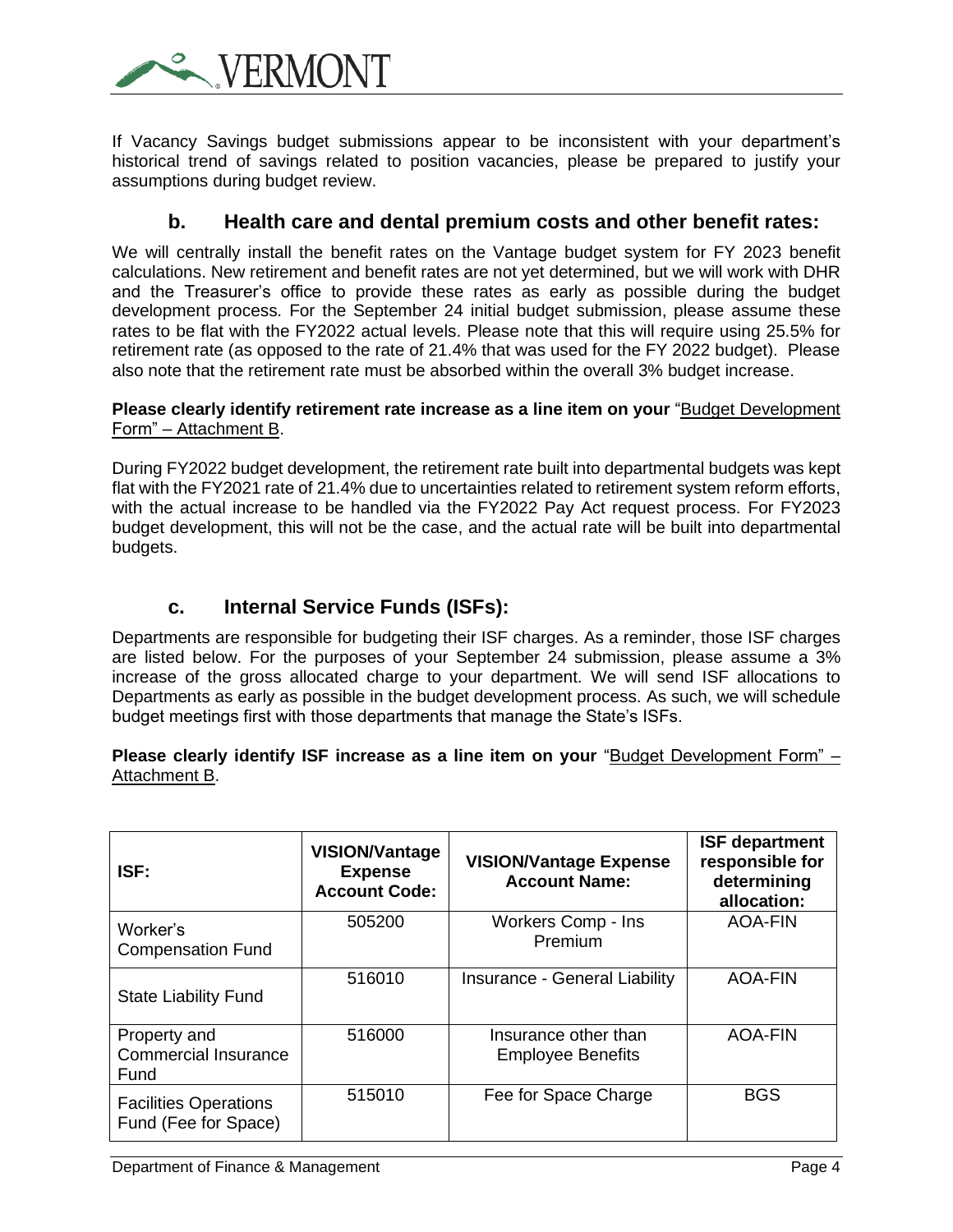

| Communications &<br>Information<br><b>Technology Fund</b><br>(CIT)         | 516685 | <b>ADS Allocation Exp</b>                      | ADS        |
|----------------------------------------------------------------------------|--------|------------------------------------------------|------------|
| Human Resources<br>Fund                                                    | 519006 | <b>Human Resources Services</b>                | <b>DHR</b> |
| <b>Financial and Human</b><br><b>Resource Information</b><br>(VISION) Fund | 516671 | <b>IT Inter Svc Cost-</b><br><b>VISION/ISD</b> | <b>DFM</b> |

Departments must utilize the correct expense code lines when budgeting their ISF charges which will allow us to verify these costs are fully budgeted state-wide. Please take care to budget the ADS allocation properly relative to the ADS SLA charge (and any new IT initiatives). See further ADS discussion below.

# **d. ADS Budgeting Guidance:**

<span id="page-9-0"></span>Pursuant to Executive Order No 06-17, Finance & Management has worked with the Agency of Digital Services to better manage, quantify, and report IT spending in state government. As part of this effort, in the FY23 budget submission, please be sure to align your budget to the account codes specified in Attachment E for all planned IT costs.

# <span id="page-9-2"></span><span id="page-9-1"></span>**3. Budget Review Process and Supporting Materials:**

# **a. Budget Review:**

Beginning on September 27, Finance & Management will meet with every department for an initial review of its budget submission. Finance & Management will contact you to schedule meetings with Commissioner Greshin and his team. Submissions must be approved by your Commissioner or the exempt head of your agency, department, or office.

# **b. Restructuring and Reductions:**

<span id="page-9-3"></span>Restructuring and/or reductions to on-going programs may be necessary to achieve the 3% budget increase target. Any combination of proposals may be considered.

Please itemize the restructuring and/or reductions in programs, services, staffing, activities, etc. necessary to meet the FY 2023 targets**.** A major focus of your additional documentation should be an explanation of the restructuring and/or changes in programs, services, staffing and activities that will be needed to function within assigned FY 2023 funding levels.

# **c. Vantage Budget System:**

<span id="page-9-4"></span>Vantage system instructions are available on the Finance & Management website at: [http://finance.vermont.gov/vantage-budget-system.](http://finance.vermont.gov/vantage-budget-system)

Please complete your base budget form, which ties to your Budget Development Form, and move the form to stage 2 prior to your budget meeting with Finance & Management. Additionally, your **"**Budget Development Form" - Attachment B must tie to your Vantage base budget form by Dept ID, Fund, and Major Object. The base budget form should list general base operating changes that may include, but not be limited to: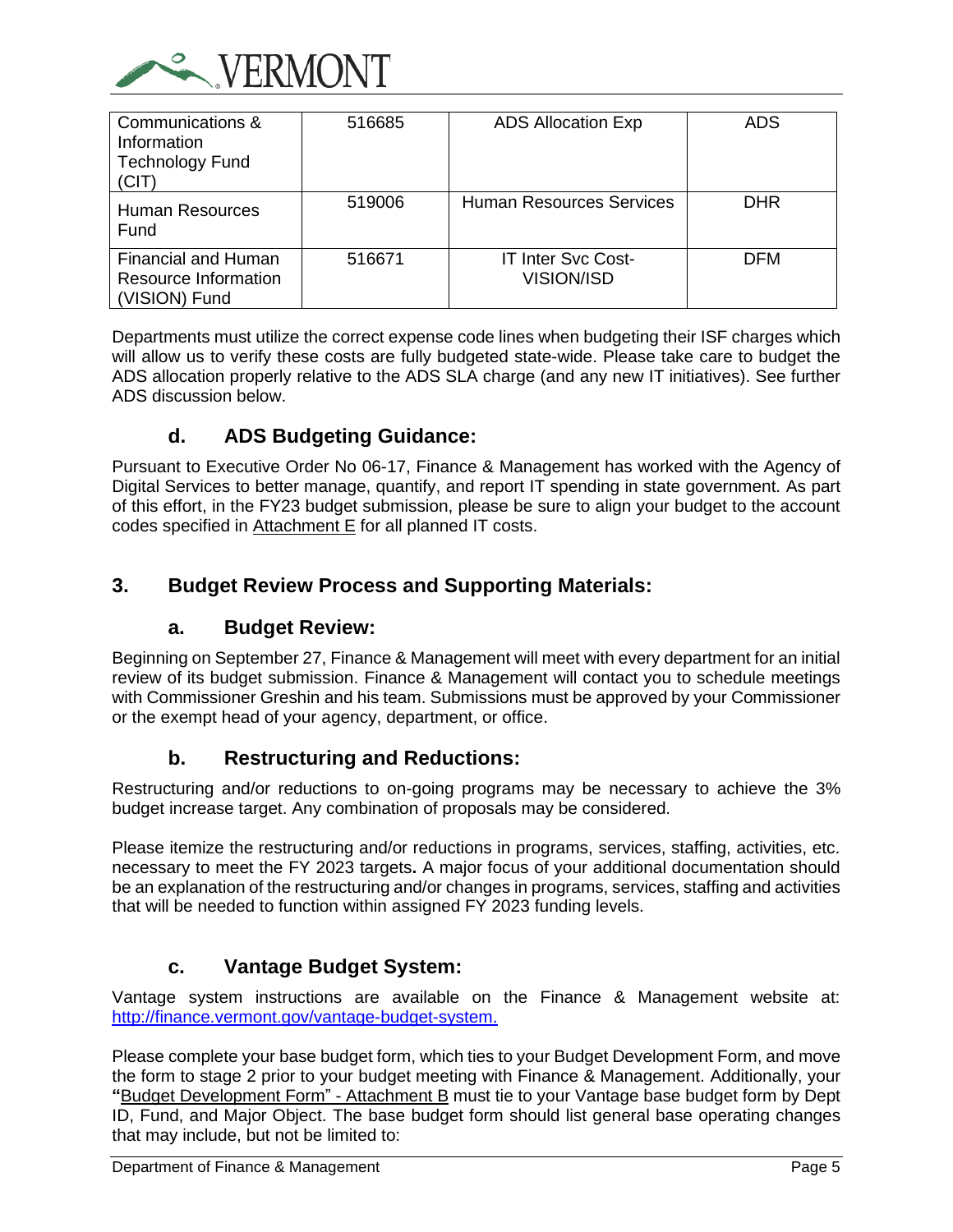

- Changes in non-salary operating costs, such as fuel, supplies, equipment, etc.
- Current programmatic caseload or utilization changes.

**Programmatic changes and new initiatives, including the inclusion or elimination of additional positions, must be added via a decision item in Vantage.** Decision items allow agencies and departments to approach each programmatic change individually without having to modify the base budget form or personnel data. Please move all decision items to stage 2 before budget meetings with the Finance & Management team.

*New guidance for FY2023*: The Vantage Salary and Benefits Forecasting System (SBFS) should not contain positions funded via a one-time funding source. The Vantage Admin Team will, to the best of their ability, remove positions attached to a one-time funding source prior to opening Vantage for the start of budget season. If you do find a position attached to a one-time funding source when Vantage opens, please delete that position.

# **d. Additional Detail:**

<span id="page-10-0"></span>Along with the "Budget Development Form" - Attachment B, please provide additional detail and backup to your submission. Include information that will help us understand your budget submission, such as assumptions, trends, analysis, and documents addressing the following issues (if needed):

- Upward and downward pressures relative to your department's FY 2022 adjusted base appropriation (these should be presented as distinct line-item entries in the Budget Development Form)
- Policy issues with a potential budgetary impact
- Other policy areas that will be part of the Department's legislative strategy
- Reductions needed to meet funding targets
- Priority of restoration and rationale.

<span id="page-10-1"></span>Please contact your budget analyst if you need help developing your supplemental material or have questions on what is appropriate to provide.

## **e. Programmatic Performance Measure Budget:**

*Please note that two reports are required to support the development of programmatic performance-measure budgeting (PPMB): (1) Attachment A-1 Program Profile Report (for ALL departments); and (2) Attachment A-2 Programmatic Performance Measure Report (for selected programs).*

# <span id="page-10-2"></span>**i. Program Profile Report (ALL DEPARTMENTS)**

To facilitate the process by which programs can be tracked financially across State government, all departments must complete a Program Profile Report – to be included with their budget request submissions and their legislative budget hearing materials. The Program Profile Report should be completed on a department basis, as outlined below, and is intended to identify the spending associated with programs in that department. (This form is similar to the previously used "Form 5" which was once a required form, and many departments have continued to use the form on an optional basis.)

• For those departments that currently provide Programmatic Performance Measure Reports, your Program Profile Report should depict these programs as distinct rows.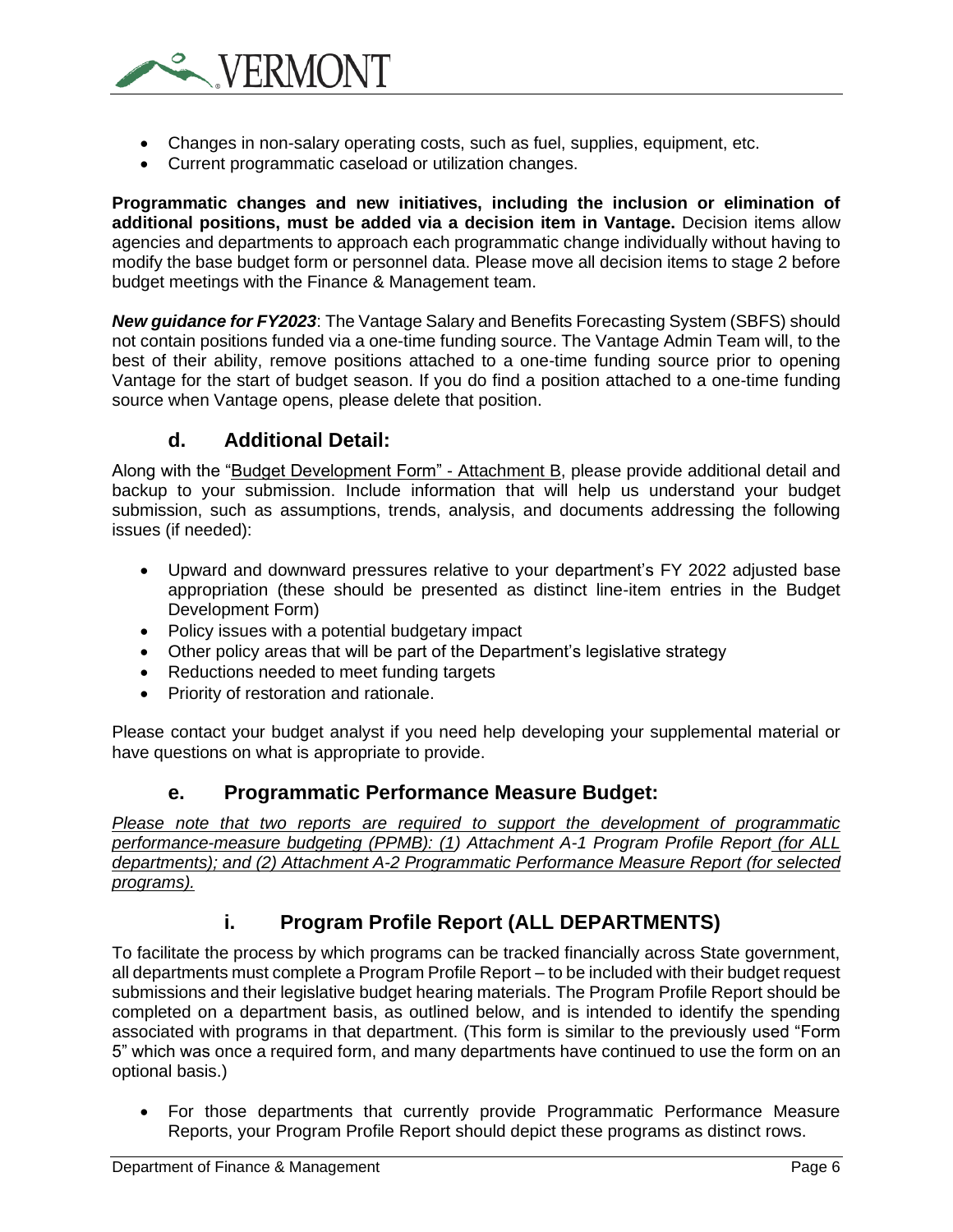

- The Programmatic Program Profile Report should reflect programs below the department level. By the time of final Governor's Recommendations, if your list of programs has changed, you will be expected to update the Report accordingly.
- For all remaining departments, please report programs as currently utilized. The Program Profile Report total, by Department, must tie to the total budget request for the Department.

A Program Profile Report template is attached to these instructions (Attachment A-1). This is the same form as last year. The fields should be self-explanatory. Additional programs can be included by un-hiding rows within the spreadsheet.

# **ii. Programmatic Performance Measure Report:**

Programmatic Performance Measure Reports will be required as part of the budget submission materials, per [32 VSA 307 \(c\)\(1\) & \(2\).](https://legislature.vermont.gov/statutes/section/32/005/00307) Performance Measures (PM) on programs selected by departments will be reported to Finance and Management during departmental budget meetings, and to the legislative appropriations committees during budget hearings. These Programmatic Performance Measure Reports create a direct linkage between programmatic performance and budget review. Last year, performance measures for over 130 programs, representing much of State government, were included as part of departments' budget presentations to the legislative appropriations committees.

As with last year's reporting, Outcomes and Indicators will not be required. Nor will the financial data for the FY 2023 budget, FY 2022 budget adjustment and FY 2021 actuals as they are already included in the Program Profile Report (see [section "i"](https://vermontgov-my.sharepoint.com/personal/hardy_merrill_vermont_gov/Documents/FY%202023%20Budget%20Instructions%20-%20Technical%20Supplement.docx#_i.__Program) above). These changes mean only the Performance Measure name, type and PM data need to be reported for selected programs.

## *\*\*\*ALL DEPARTMENTS ARE EXPECTED TO REPORT PERFORMANCE MEASURE INFORMATION FOR 2 NEW PROGRAMS AT A MINIMUM AND ENCOURAGED TO DO MORE IF THEY ARE ABLE. \*\*\**

All Departments will need to add 2 new programs from their Program Profile Report and provide performance measure information and data in Attachment A-2. In the event previously reported programs are not on your Program Profile Report, you will need to substitute with a program from your Program Profile Report. The Program names reported on Attachment A-1 and A-2 should match exactly. Departments which are already reporting all their programs will obviously not need to add more.

• For a list of departments previously reporting PPMB information, click here: [https://aoa.vermont.gov/sites/aoa/files/Chief\\_Performance\\_Office/Performance\\_Measur](https://aoa.vermont.gov/sites/aoa/files/Chief_Performance_Office/Performance_Measure_Budgeting/FY22_Programmatic_Performance_Measures_Budget_Report.pdf) [e\\_Budgeting/FY22\\_Programmatic\\_Performance\\_Measures\\_Budget\\_Report.pdf](https://aoa.vermont.gov/sites/aoa/files/Chief_Performance_Office/Performance_Measure_Budgeting/FY22_Programmatic_Performance_Measures_Budget_Report.pdf)

## *\*\*\* PROGRAMS REPORTING PERFORMANCE MEASURES MUST BE LISTED IN THE PROGRAM PROFILE REPORT. \*\*\**

The Office of the Chief Performance Officer will assist departments in performance measure reporting. Please contact *Justin.Kenney@vermont.gov* with questions. You may also reference the <u>poule</u> [Performance and Productivity Measure Primer.](https://vermontgov.sharepoint.com/sites/AOA/CPI/Documents/Performance%20and%20Productivity%20Measure%20Primer.pdf)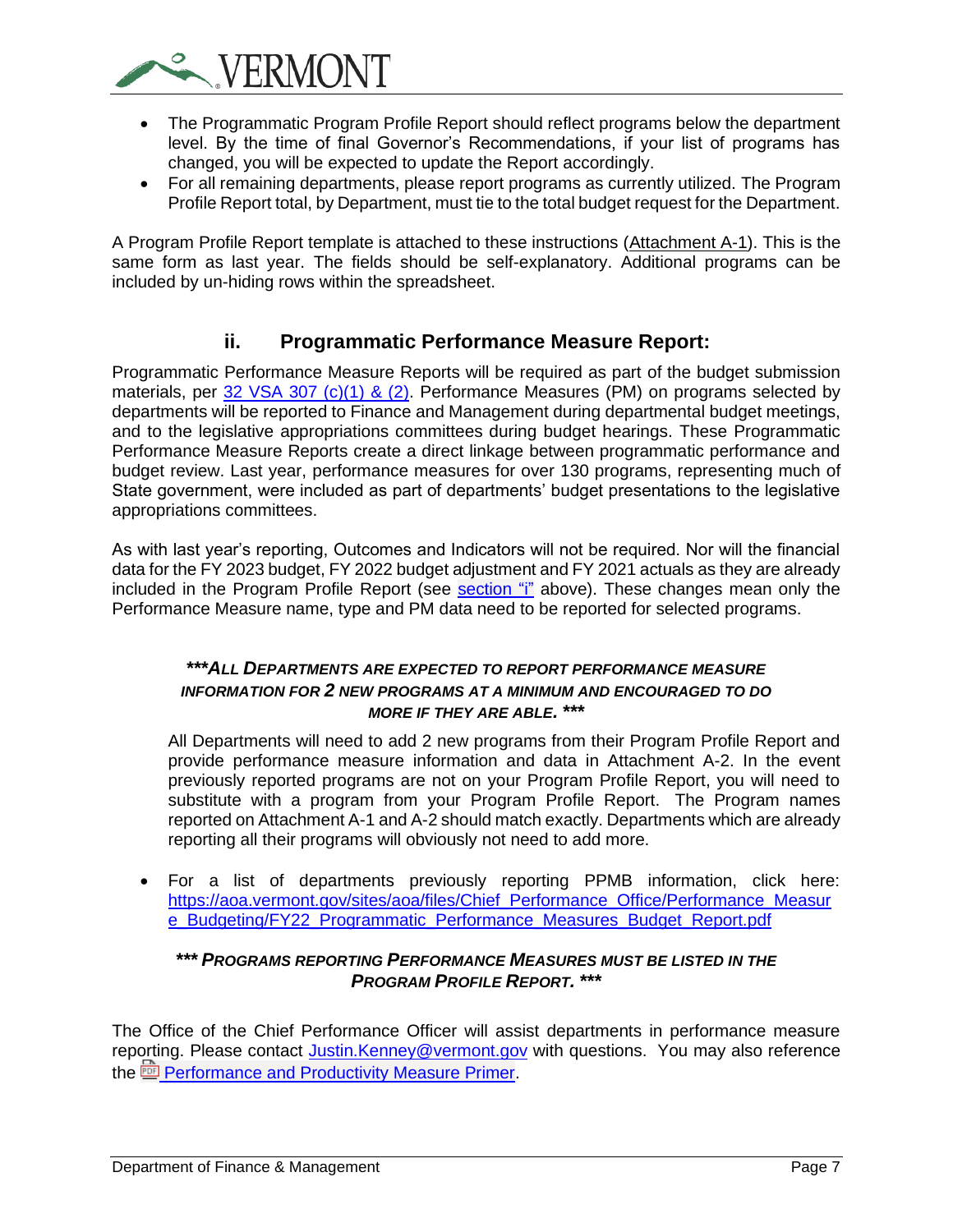

All units must use the Programmatic Performance Measure Template except for units using an alternative means of reporting (such as Clear Impacts Scorecard, or others approved by the CPO). The completed template must be included in your legislative presentation materials with your Program Profile Report. We expect your department to provide a draft of their Programmatic Performance Measure Report as part of your materials when they meet with the Finance Commissioner and his team. You are welcome to submit any additional performance measure documentation, charts, etc., but you must submit at least the standard template. This requirement is intended to stimulate a discussion of the resources currently directed to each program compared to its results.

Attached, Business Managers and Performance Accountability Liaisons (PALs) will find the FY 2023 "Programmatic Performance Measure Report Template" - Attachment A-2. Instructions are included on the Instructions tab and data is to be provided on the FY23 PM Reporting tab. All agencies/departments must use the attached template for consistency, unless given express permission from the CPO.

# **iii. PPMB Due Dates**

**Initial Programmatic Performance Measure Report and Program Profile Report submission(s) are due by September 24, 2021 with budget request submissions. Both reports should be sent by email to [ADM.Budget@vermont.gov.](mailto:ADM.Budget@vermont.gov) Please include PPMB in the email header.**

In addition, departments should also include both reports as part of their larger budget material submissions, pursuant to the direction in these instructions.

Given that FY 2023 final Governor's recommendations will not be available at the time of the initial submission, departments may need to update reports accordingly when final budget targets are issued. Please send revised reports to [ADM.Budget@Vermont.gov](mailto:ADM.Budget@Vermont.gov) within 2 business days after receipt of the final targets. The appropriation amount for the Program Profile Reports submission must agree with the final appropriation submissions in the Vantage Budget System.

# <span id="page-12-0"></span>**f. Equity Impact Assessment Tool**

**Completion of an Equity Impact Assessment (EIA) is required for any new programs or proposals, including any proposals to discontinue or materially change the scope of existing programs**. The Equity Impact Assessment Tool document is attached as Attachment C. The EIA Tool is provided in the form of a Word document that poses questions regarding the proposal. Some questions are required, and some are optional. At a minimum, completion of the EIA requires responding to the questions identified in bold print. Please contact [Xusana.Davis@vermont.gov](mailto:Xusana.Davis@vermont.gov) with questions regarding Equity Impact Assessments.

# <span id="page-12-1"></span>**4. Final Budget Submission:**

Final decisions for budget targets comprising the FY 2023 Governor's Recommended Budget are scheduled for communication in early December. Upon receipt of the final target, please finalize Vantage entries, and notify your budget analyst when the entries are complete.

Additional materials must be submitted electronically to the Governor, through the Secretary of Administration using the mail folder [ADM.budget@vermont.gov.](mailto:ADM.budget@vermont.gov)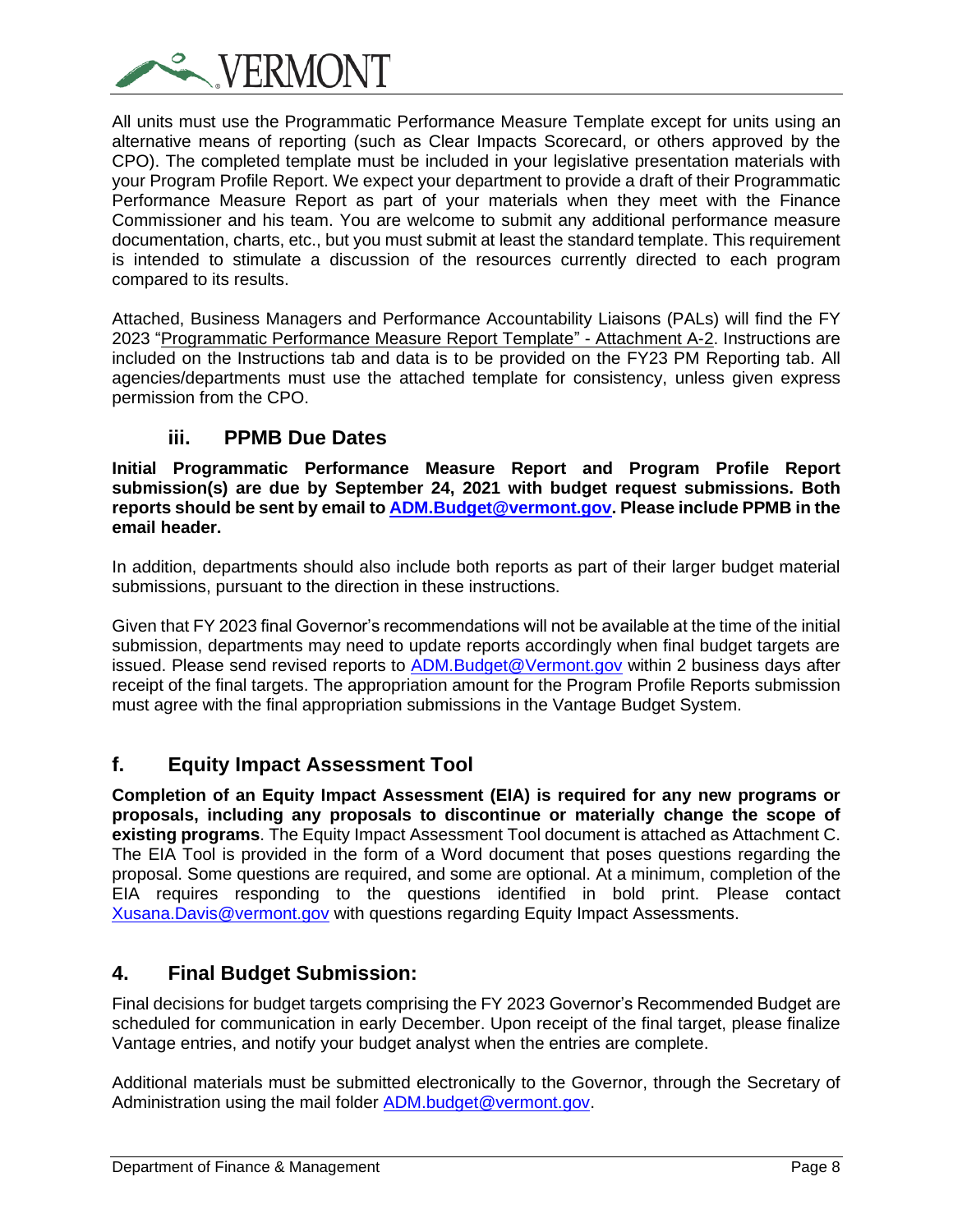

# <span id="page-13-0"></span>**5. New positions:**

New position requests will be considered as follows:

- New positions may be included as part of a department's policy initiatives. Requested positions *should be submitted as a decision item* (see [Sec. A.3.c](#page-9-4) above) and should be included in your submissions to Governor's Office Liaisons (see [Sec. A.](#page-7-0) above).
- When making a position request, first consider whether reclassification of a vacant position is possible.
- Position requests associated with current service level operations may be submitted to the AoA Position Pool Committee for its consideration and funded at the FY 2022 appropriations level (i.e. level funded for FY 2023).

# <span id="page-13-1"></span>**6. Budget Development Form**

Use the blank template "Budget Development Form" – Attachment B to illustrate changes from your FY 2022 appropriation to your FY 2023 request. Specific expectations for completing this form include:

- Provide distinct line-item entries for upward and downward pressures relative to your FY 2022 base appropriation
- Line-items should be grouped by Major Object including Personal Services, Operating Expenses, and Grants
- For Personal Services changes, provide the following line-item detail, as applicable
	- o Annualization of the prior fiscal year's Pay Act detailed as:
		- Portion attributable to capped federal funds
		- Portion unattributable to capped federal funds
	- o Change in fringe benefits
	- o Effect of RFRs and Class Actions
	- o Vacancy savings
- Line-items associated with the annualization of a BAA request should be labeled as such.
- *New guidance for FY2023*: The Budget Development Form includes a new column with the heading "Related Strategic Plan Outcome." For each line-item entry, choose one of the five options from the drop-down menu.
	- $\circ$  Discretionary line-item changes "up" or "down" should align with one of the four strategic outcomes of the current Strategic Plan: "Grow the Economy," "Make Vermont More Affordable," "Create Safe and Healthy Communities," or "Modernize and Improve Government."
	- o For a line-item entry "up" or "down" that is not related to furthering an outcome of the Strategic Plan, but rather is related to a structural statewide pressure, select "Structural Statewide Pressure." Examples include salary and benefit cost increases, increases in ISF allocations, or caseload/utilization changes.
	- o For a line-item entry "down" that is a reduction or restructuring to compensate for structural statewide upward pressures, in order to meet the overall budget target, select "Make Vermont More Affordable." One of the Key Indicators of this strategic outcome is "Avg % of household income spent of taxes and fees"; thus, budget reductions to keep State government spending growth below the targeted level are keyed to this strategic outcome.

# <span id="page-13-2"></span>**7. Supplemental Vantage Forms**

As part of the budget submission, 32 VSA § 307(b) requires detailed information concerning: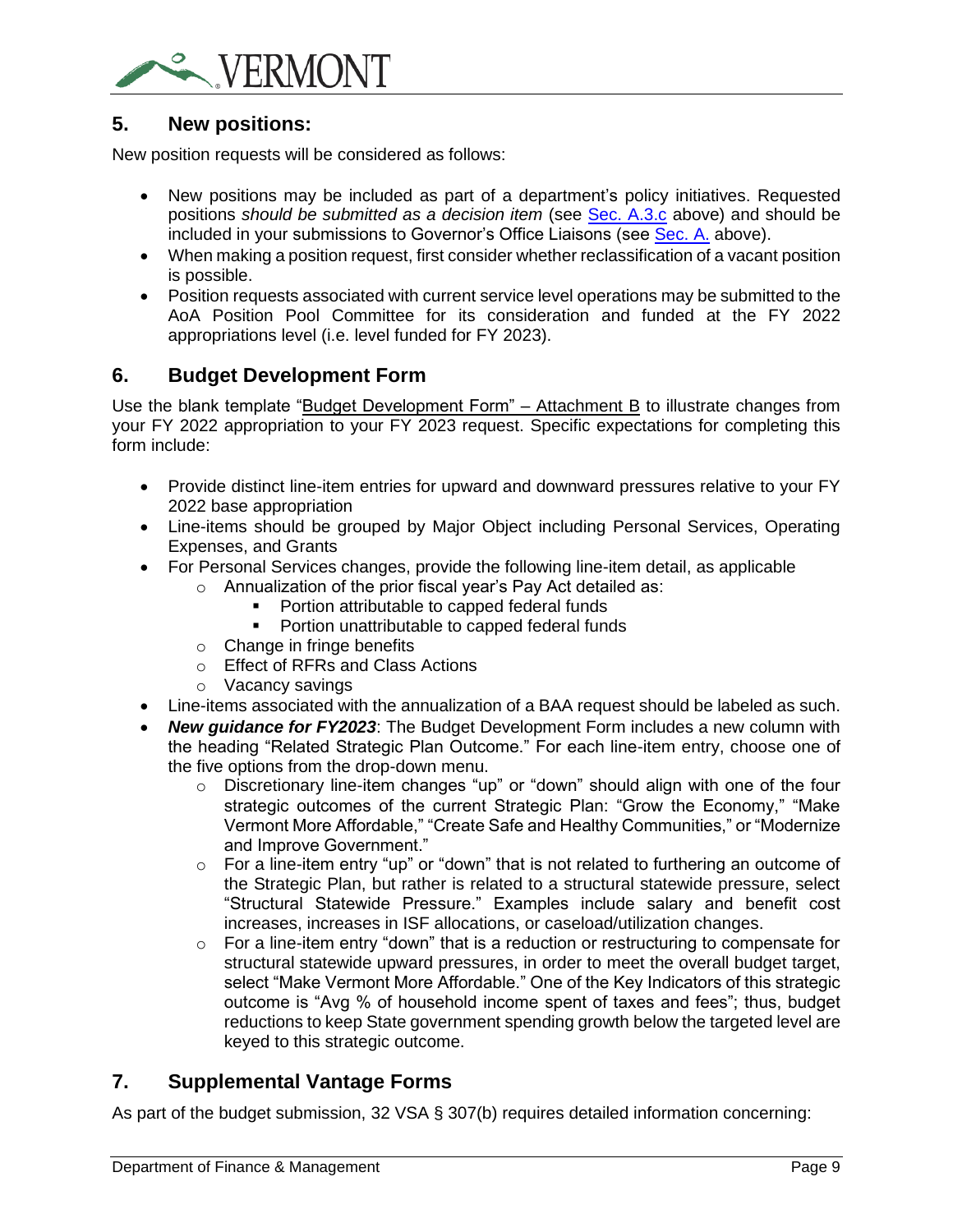

- (1) The specific special funds used as receipts in the budget.
- (2) Explanations of interdepartmental transfers, including which department is the source. If your funding is reliant on interdepartmental transfers, be sure to coordinate with the source department. Do not assume both departments have the same expectations. We recommend establishing a written funding agreement such as a Memorandum of Understanding.
- (3) Budgeted positions.
- (4) Changes in program funding levels and associated policy changes in the requested budget.

In addition, the Legislature regularly requests details of departments' "Grants Out" to Vermont residents and organizations. Vantage is configured to meet these requirements. Departments are responsible for the accuracy of their Vantage entries, and any supplementary, summary, or explanatory information, including the "Budget Development Form" – Att. B. Documentation on Interdepartmental Transfers Receipts and Federal Receipts are generated by departments from the Vantage system. The Supplemental Interdepartmental Transfers Receipts, Federal Receipts, and Grants Out forms must be completed accurately within Vantage and reconcile to departments' final Governor's Recommendations.

# <span id="page-14-0"></span>**8. Grants, gifts, loans, things of value:**

As amended by 2019 Acts and Resolves No. 72, [32 VSA § 5](https://legislature.vermont.gov/statutes/section/32/001/00005) requires that all new grants, gifts, loans, sums of money, or things of value with a value greater than \$15,000 received by the State must be accepted in accordance with the statutory procedure requiring submission to the Joint Fiscal Office through the Governor. [\(Form AA-1](https://finance.vermont.gov/sites/finance/files/documents/Forms/Budget/FIN-Grant_Acceptance_AA-1.doc) is the administrative vehicle for this submission.) Including these items in the budget is not a substitute for this process. However, once duly accepted, grants (on-going revenues and expenditures) should be budgeted in subsequent years.

Please note that items ranging in value from \$1,500 to \$15,000 may be accepted with notice to the Secretary of Administration (via communication to your department's budget analyst), with copy to the Joint Fiscal Office (see 32 VSA  $\S$  5(a)(3)).

# <span id="page-14-1"></span>**B. FY 2022 Budget Adjustment:**

The budget adjustment process is used to meet extraordinary needs not anticipated in the current budget, and for internal funding changes that cannot be accommodated by administrative means (i.e., appropriation transfers, excess receipts, etc.). Budget adjustment submissions are due September 24 along with FY2023 budget submissions, and final proposed language is due November 5, 2021.

For development of the Governor's recommended FY 2022 Budget Adjustment bill (BAA), we will utilize the July 30, 2021 revenue forecast approved by the Emergency Board. Further adjustments to the FY 2022 Budget Adjustment proposal may be necessary based upon any revisions to the consensus revenue forecast by the Emergency Board at its January 2022 meeting.

The first recourse in solving current-year budget issues is to redirect resources within your agency or department's existing funding. Please bring to our attention any significant issues that will be handled in this way-- identifying the problem and a solution-- and whether Budget Adjustment action (e.g., transfer of funding between appropriations) is required.

Notification of budget adjustment proposals should include a description of the causes of increased or decreased expenditures or receipts, the related actions already taken to contain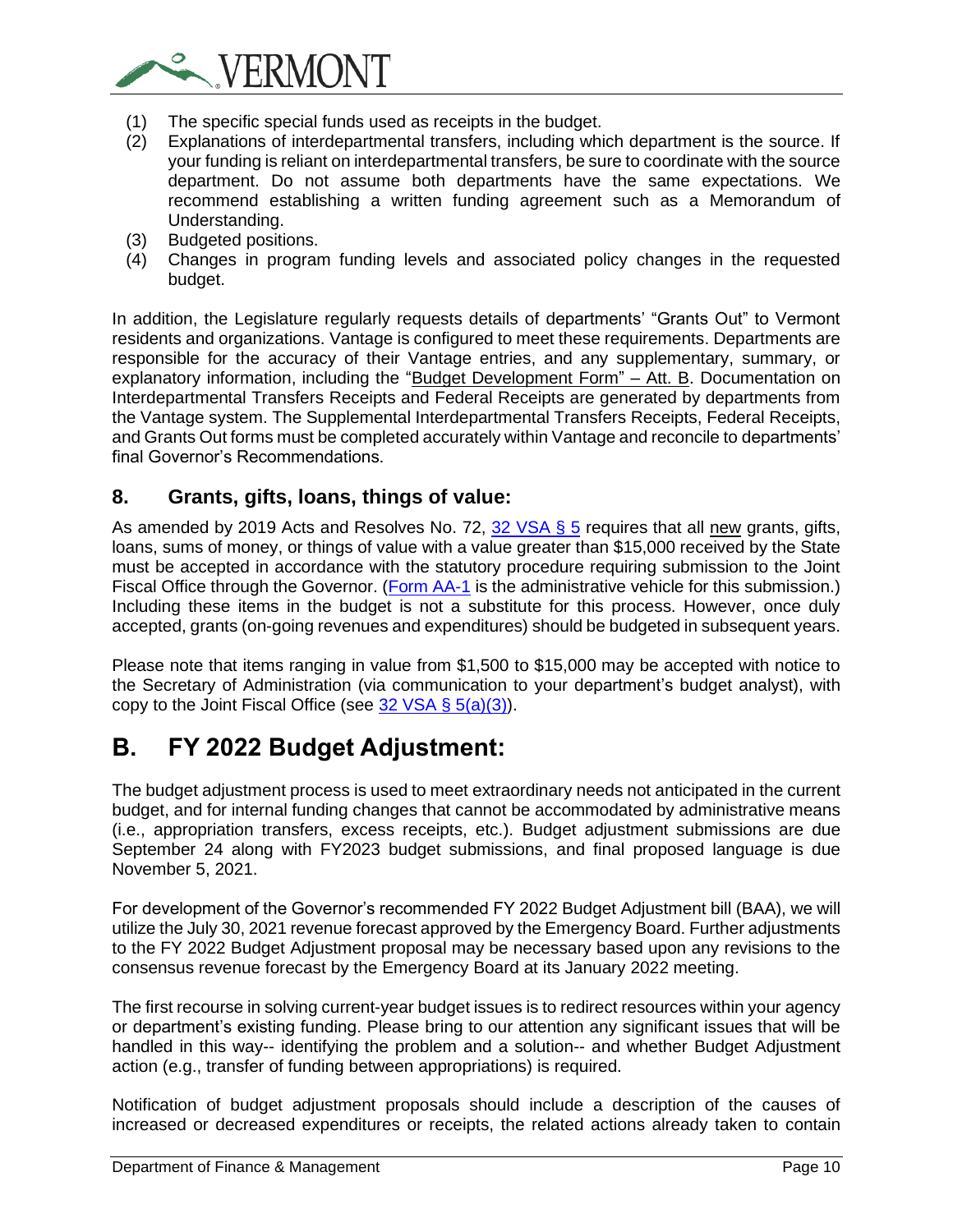

increased spending, and the proposed remedy. A request should cite all affected sections of the FY 2022 appropriations bill, and include draft language of the changes required.

**Requests for inclusion in the Budget Adjustment must be submitted electronically to the Governor, through the Secretary of Administration using the mail folder [ADM.budget@vermont.gov.](mailto:ADM.budget@vermont.gov)** Responses must be approved by the Commissioner or the exempt head of your agency, department, or office. Departments should identify BAA items during their budget meetings.

As noted above, new grant receipts (e.g., federal grants) should be submitted for approval per  $32 \text{ VSA } \S$  5. Do not include them in the Budget Adjustment as proposed changes to appropriations.

# <span id="page-15-0"></span>**C. Executive Fee Bill and Fee Report**

Departments may bring forward fee proposals to be included in the Fee Bill and Fee Report. The department must demonstrate a proposed fee increase is critical to program operation and larger statewide goals, including factors such as:

- $\circ$  Programmatic effect of having not increased fees over the last three fiscal cycles
- $\circ$  Implications for the program's operations in the absence of additional special funds going forward
- o Integration with the Governor's strategic priorities
- o Opportunities to leverage federal matching funds
- o Ability to discontinue or to consolidate fees
- o Any effect on unit volume resulting from fee increase

Fee Report: Pursuant to 32 VSA § 605(b), all "on cycle" departments are required by statute to provide information for the fee report, regardless of whether they are proposing fee increases. Any "off cycle" departments that have fee proposals will also be expected to provide information for the Fee Report at that time. In addition to fees that are governed by the Fee Bill process, Departments should include in their submissions all fees, rates, payments, etc. that are managed by the Department and generate revenues used for Department funding.

Departments will submit all Fee Bill, Fee Report, and other non-Fee Bill governed fees, rates, payments, etc. using the "Fee Form" - Attachment D. Instructions are included with the electronic form. **Completed Fee Forms must be submitted electronically to Secretary of Administration using the mail folder [ADM.budget@vermont.gov](mailto:ADM.budget@vermont.gov) by September 24, 2021.**

# <span id="page-15-1"></span>**D. Appropriations Bill Narrative**

Please closely review any legislative language associated with your appropriations or programs in the FY2022 Big Bill (Act 74 of 2021) and identify any necessary changes that must be made to implement your department's budget plan as part of the FY 2022 Budget Adjustment and/or the FY 2023 Governor's Recommended Budget language. The best way to communicate these changes is to return a copy of those portions of bill language, marked up for any deletions, additions, or changes. It is your department/agency's responsibility to be aware of language from other bills in prior years which may need modification.

**Marked-up narrative portions must be submitted electronically to the Governor, through the Secretary of Administration using the mail folder [ADM.budget@vermont.gov](mailto:ADM.budget@vermont.gov) by**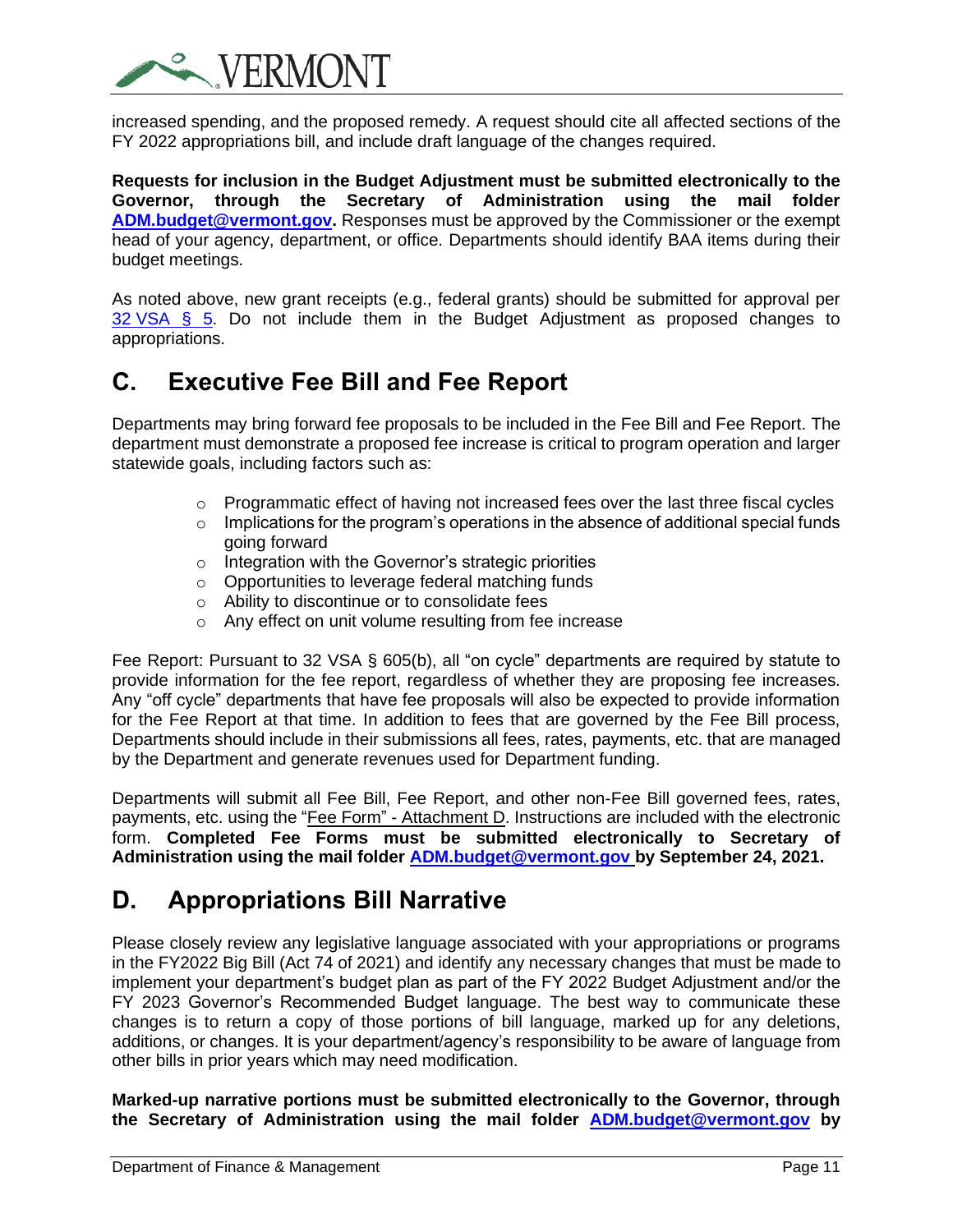

**November 5, 2021 for Budget Adjustment language, and by November 19, 2021 for FY23 Governor's Recommended Budget language.** 

# <span id="page-16-0"></span>**E. FY 2022 Budget Development Timetable**

The following set of dates will help in planning tasks in the development of the FY 2023 Budget and the FY 2022 Budget Adjustment. Dates are for planning purposes only and are subject to change; you will be notified of any changes in due dates.

## **Policy & Budget Development Timeline**

| Friday, September 24:                                  | Initial FY22 BAA submissions, Initial FY23 budget submissions,<br>Fee Forms, and PPMB reports from Agencies/Departments due<br>electronically to DFM. |  |  |  |  |  |  |  |
|--------------------------------------------------------|-------------------------------------------------------------------------------------------------------------------------------------------------------|--|--|--|--|--|--|--|
| Monday, September 27:                                  | DFM begins meeting with Agencies and Department on FY22<br>budget submissions                                                                         |  |  |  |  |  |  |  |
| November TBD:                                          | ISF targets issued to Cabinet by DFM.                                                                                                                 |  |  |  |  |  |  |  |
|                                                        | Actuarially determined Pension contributions due from Treasurer.                                                                                      |  |  |  |  |  |  |  |
| Friday, November 5:                                    | Final FY22 BAA language due to DFM.                                                                                                                   |  |  |  |  |  |  |  |
| Friday, November 19:                                   | FY23 Budget Bill language due to DFM.                                                                                                                 |  |  |  |  |  |  |  |
| TBD:                                                   | DFM communicates final Governor's priorities for General Fund<br>and ARPA Coronavirus State Fiscal Recovery Fund to Cabinet and<br>Departments.       |  |  |  |  |  |  |  |
| Thursday, January 6, 2022: State of the State Address  |                                                                                                                                                       |  |  |  |  |  |  |  |
| TBD:                                                   | Final budget targets issued by DFM / final FY23 budget<br>submissions entered in Vantage.                                                             |  |  |  |  |  |  |  |
| No later than Jan. 18, 2022: Governor's Budget Address |                                                                                                                                                       |  |  |  |  |  |  |  |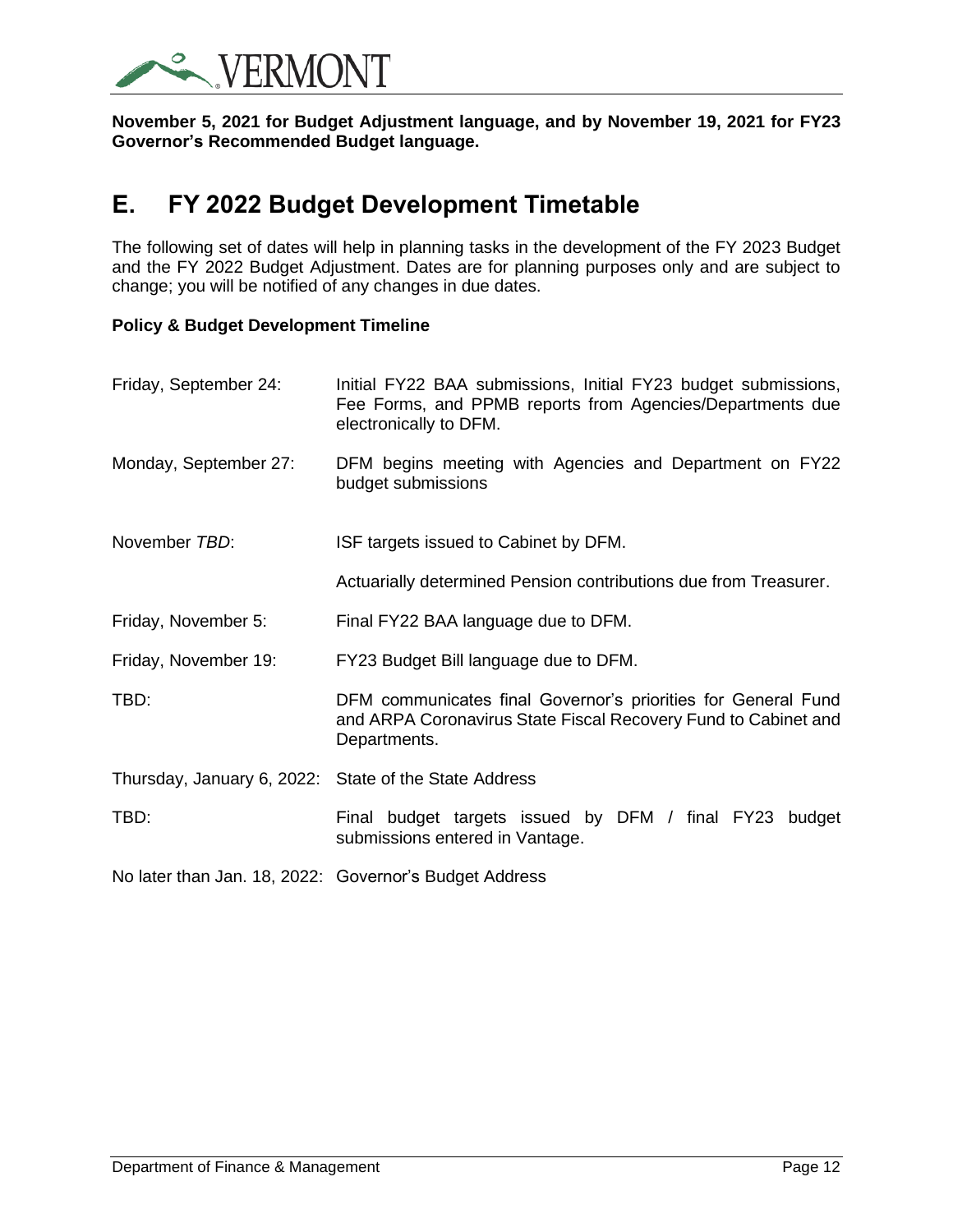| <b>DEPARTMENT NAME</b>       |                                                                            | <b>Financial Info</b>          |                          |                            |                          |                          |                          |                                               |                                          |  |  |  |  |  |
|------------------------------|----------------------------------------------------------------------------|--------------------------------|--------------------------|----------------------------|--------------------------|--------------------------|--------------------------|-----------------------------------------------|------------------------------------------|--|--|--|--|--|
| Programs                     | <b>Financial Category</b>                                                  | GF \$\$                        | TF <sub>\$\$</sub>       | Spec F (incl tobacco) \$\$ | Fed F \$\$               | All other funds \$\$     | <b>Total funds \$\$</b>  | <b>Authorized Positions</b><br>(if available) | \$ Amounts granted out (if<br>available) |  |  |  |  |  |
| <b>PROGRAM NAME</b>          |                                                                            |                                |                          |                            |                          |                          |                          |                                               |                                          |  |  |  |  |  |
| Program name and description | FY 2021 Actual expenditures                                                |                                |                          |                            |                          |                          |                          |                                               |                                          |  |  |  |  |  |
|                              | FY 2022 estimated expenditures (including requested budget<br>adiustments) |                                |                          |                            |                          |                          |                          | $\Omega$                                      |                                          |  |  |  |  |  |
|                              | FY 2023 Budget Request for Governor's Recommendation                       | s.<br>$\overline{\phantom{a}}$ |                          | $\epsilon$                 | $\sim$                   | $\overline{a}$           | $\sim$<br>$\sim$         | $\Omega$                                      | l S<br>$\sim$                            |  |  |  |  |  |
| <b>PROGRAM NAME</b>          |                                                                            |                                |                          |                            |                          |                          |                          |                                               |                                          |  |  |  |  |  |
| Program name and description | FY 2021 Actual expenditures                                                | $\overline{\phantom{a}}$       |                          |                            |                          | $\sim$                   |                          | $\Omega$                                      | $\sim$                                   |  |  |  |  |  |
|                              | FY 2022 estimated expenditures (including requested budget<br>adiustments) |                                |                          |                            |                          |                          |                          | $\Omega$                                      | $\sim$                                   |  |  |  |  |  |
|                              | FY 2023 Budget Request for Governor's Recommendation                       | $\overline{a}$                 |                          | $\sim$ 1                   | $\overline{\phantom{a}}$ | - 1                      | $\overline{\phantom{a}}$ | $\Omega$                                      | $\mathbf{s}$<br>$\sim$                   |  |  |  |  |  |
| <b>PROGRAM NAME</b>          |                                                                            |                                |                          |                            |                          |                          |                          |                                               |                                          |  |  |  |  |  |
| Program name and description | FY 2021 Actual expenditures                                                |                                |                          |                            |                          | $\overline{\phantom{a}}$ |                          | $\Omega$                                      | $\sim$                                   |  |  |  |  |  |
|                              | FY 2022 estimated expenditures (including requested budget<br>adiustments) | s.                             | $\epsilon$               | $\epsilon$                 |                          |                          |                          | $\Omega$                                      | $\sim$                                   |  |  |  |  |  |
|                              | FY 2023 Budget Request for Governor's Recommendation                       | $\overline{\phantom{a}}$       |                          |                            |                          | $\sim$                   | $\overline{a}$           | $\Omega$                                      | $\sim$                                   |  |  |  |  |  |
| <b>PROGRAM NAME</b>          |                                                                            |                                |                          |                            |                          |                          |                          |                                               |                                          |  |  |  |  |  |
| Program name and description | FY 2021 Actual expenditures                                                | $\overline{\phantom{a}}$       |                          | ٠.                         | $\overline{\phantom{a}}$ | $\overline{\phantom{a}}$ | $\overline{a}$           | $\Omega$                                      | $\sim$                                   |  |  |  |  |  |
|                              | FY 2022 estimated expenditures (including requested budget<br>adjustments) | $\overline{\phantom{a}}$       |                          |                            |                          |                          |                          | $\Omega$                                      | $\sim$                                   |  |  |  |  |  |
|                              | FY 2023 Budget Request for Governor's Recommendation                       | $\overline{\phantom{a}}$       |                          |                            |                          | $\overline{\phantom{a}}$ | $\overline{\phantom{a}}$ | $\Omega$                                      | $\sim$                                   |  |  |  |  |  |
| <b>PROGRAM NAME</b>          |                                                                            |                                |                          |                            |                          |                          |                          |                                               |                                          |  |  |  |  |  |
| Program name and description | FY 2021 Actual expenditures                                                | $\sim$                         |                          | - 2                        | - 11                     | $\overline{\phantom{a}}$ | - 11                     | $\Omega$                                      | $\sim$                                   |  |  |  |  |  |
|                              | FY 2022 estimated expenditures (including requested budget<br>adiustments) | $\overline{\phantom{a}}$       |                          |                            |                          |                          |                          | $\Omega$                                      | $\sim$                                   |  |  |  |  |  |
|                              | FY 2023 Budget Request for Governor's Recommendation                       | $\overline{a}$                 |                          |                            | $\overline{\phantom{a}}$ | $\overline{\phantom{a}}$ | $\overline{\phantom{a}}$ | $\Omega$                                      | $\sim$                                   |  |  |  |  |  |
| <b>PROGRAM NAME</b>          |                                                                            |                                |                          |                            |                          |                          |                          |                                               |                                          |  |  |  |  |  |
| Program name and description | FY 2021 Actual expenditures                                                | $\overline{\phantom{a}}$       |                          | $\sim$                     | $\overline{\phantom{a}}$ | $\sim$                   | $\overline{\phantom{a}}$ | $\Omega$                                      | $\sim$                                   |  |  |  |  |  |
|                              | FY 2022 estimated expenditures (including requested budget                 | $\overline{\phantom{a}}$       |                          |                            |                          |                          |                          | $\Omega$                                      | $\sim$                                   |  |  |  |  |  |
|                              | adiustments)                                                               |                                |                          |                            |                          |                          |                          |                                               |                                          |  |  |  |  |  |
|                              | FY 2023 Budget Request for Governor's Recommendation                       | $\sim$                         |                          | - 2                        | $\overline{\phantom{a}}$ | $\overline{\phantom{a}}$ | $\sim$                   | $\Omega$                                      | $\sim$                                   |  |  |  |  |  |
|                              | FY 2021 Actuals                                                            | s.<br>$\sim$                   | $\overline{\phantom{a}}$ | $\sim$                     | $\overline{\phantom{a}}$ | - 11                     | $\overline{a}$           |                                               | $\sim$                                   |  |  |  |  |  |
|                              | FY 2022 Estimated                                                          | $\sim$                         | $\overline{a}$           | $\sim$                     | $\sim$                   | $\overline{\phantom{a}}$ | $\overline{\phantom{a}}$ | $\overline{\phantom{a}}$                      | $\sim$                                   |  |  |  |  |  |
|                              | FY 2023 Budget Request                                                     | $\sim 100$                     | -S                       | $\overline{\phantom{a}}$   | $\sim$                   | $\sim$                   | $\blacksquare$           | $\sim$                                        | <b>Service</b>                           |  |  |  |  |  |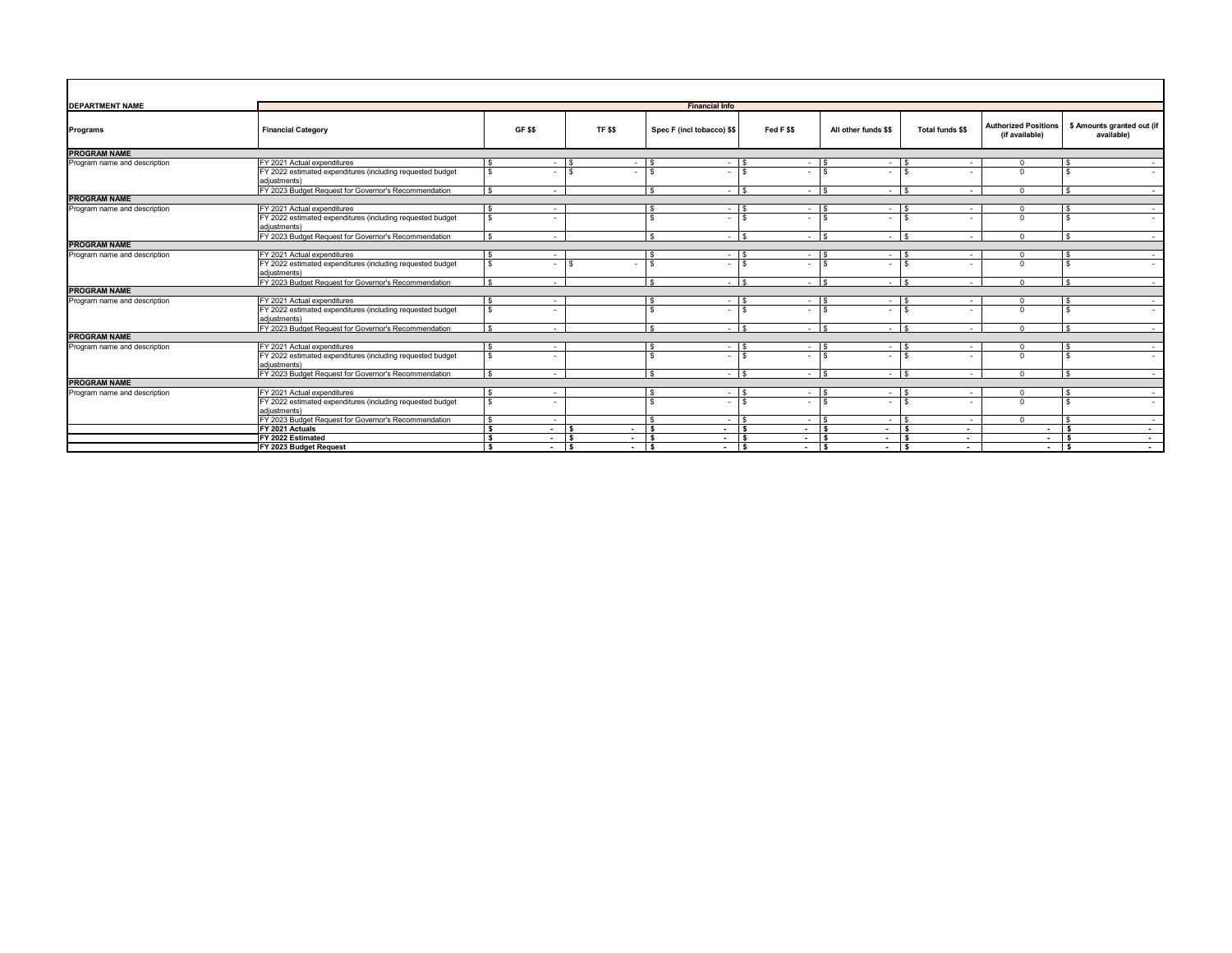## **Instructions**

The following template utilizes cells and tables to gather information related to programs and their performance measures. The template allows for reporting on up to 10 different programs with five performance measures each along with their corresponding data. As you fill out this template, keep in mind the following:

1. Each program reported should correspond exactly to a program listed in Attachment A-1.

2. A number of cells involve utilizing an in-cell dropdown (Governmental Unit, Measure Type, Reporting Period). Please select from the dropdown options available and only input a custom value if absolutely necessary.

3. Helpful comments are included within the first set of repeating cells and tables.

4. When reporting previous period data, you are to report it based on the reporting period type chosen and in relation to your data update frequency. As an example, if SFY is selected, your current reporting period may be FY21 and previous reporting period may be FY20.

5. While there are 10 repeating sets of program and performance measure input cells, not all of them need to be utilized. You may delete extra rows as needed by right clicking on the row number(s) and selecting 'delete' from the menu. You should avoid doing this by right clicking a cell within the table

6. As you are inputting information, please do not modify the template in any way aside from deleting extra rows if needed.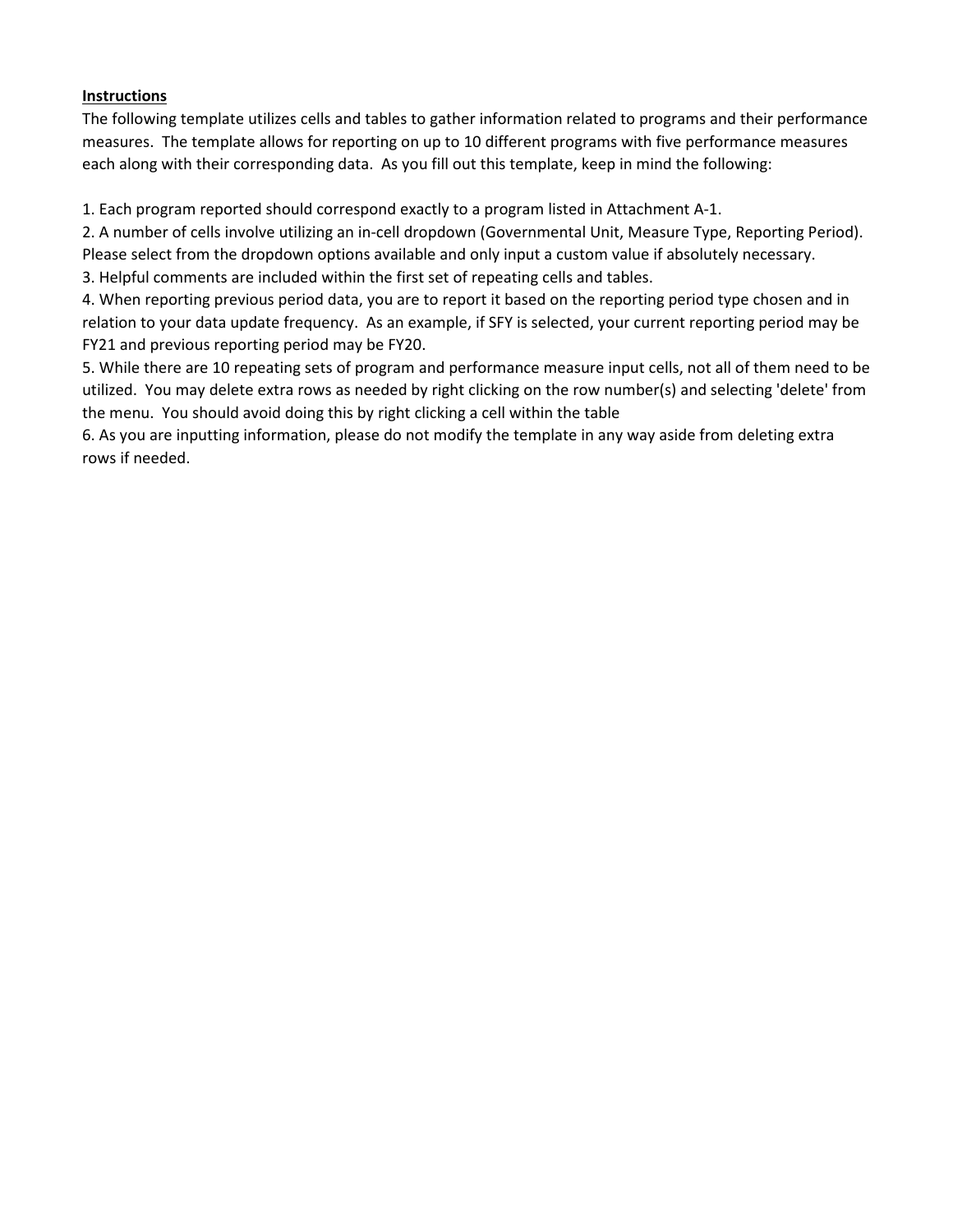|                                                                                                           | Fiscal Year 2023 Budget Development Form - [Name of Dept here] |                              |                                      |                             |                              |                                     |                                      |                                      |
|-----------------------------------------------------------------------------------------------------------|----------------------------------------------------------------|------------------------------|--------------------------------------|-----------------------------|------------------------------|-------------------------------------|--------------------------------------|--------------------------------------|
|                                                                                                           | General \$\$                                                   | Transp \$\$                  | Special \$\$                         | Tobacco \$\$                | Federal \$\$                 | Interdept'l<br><b>Transfer \$\$</b> | All other \$\$                       | Total \$\$                           |
|                                                                                                           | $\mathbf{0}$                                                   | $\mathbf{0}$                 | $\mathbf{0}$                         | $\mathbf{0}$                | $\mathbf{0}$                 | $\mathbf{0}$                        | $\mathbf{0}$                         | $\bullet$                            |
| Approp #1 [Name]: FY 2022 Approp<br>Other Changes: (Please insert changes to your base appropriation that |                                                                |                              |                                      |                             |                              |                                     |                                      | $\mathbf 0$                          |
| occurred after the passage of the FY22 budget]<br>FY 2022 Other Changes                                   |                                                                |                              |                                      |                             |                              |                                     |                                      |                                      |
| <b>Total Approp. After FY 2022 Other Changes</b>                                                          | $\mathbf{0}$<br>$\mathbf{0}$                                   | $\mathbf{0}$<br>$\mathbf{0}$ | $\mathbf{0}$<br>$\mathbf{0}$         | $\mathbf 0$<br>$\mathbf{0}$ | $\mathbf{0}$<br>$\mathbf{0}$ | $\mathbf{0}$<br>$\mathbf{0}$        | $\mathbf{0}$<br>$\mathbf{0}$         | $\pmb{0}$<br>$\pmb{\mathsf{o}}$      |
|                                                                                                           |                                                                |                              |                                      |                             |                              |                                     |                                      | $\mathbf 0$                          |
| [List increased/decreased costs to reach Gov Recom] EXAMPLE                                               |                                                                |                              |                                      |                             |                              |                                     |                                      | $\mathbf 0$                          |
| Standard adjustments: insurance, VISION/HCM, FFS, retirement, etc.                                        |                                                                |                              |                                      |                             |                              |                                     |                                      | $\mathbf{0}$                         |
| Move 2 positions to Approp #2<br>Increased caseloads                                                      |                                                                |                              |                                      |                             |                              |                                     |                                      | $\pmb{0}$<br>$\pmb{0}$               |
| New program:                                                                                              |                                                                |                              |                                      |                             |                              |                                     |                                      | $\pmb{0}$                            |
| <b>Reduced contracts for xyz</b>                                                                          |                                                                |                              |                                      |                             |                              |                                     |                                      | $\mathbf{0}$                         |
| <b>Moving expenses</b>                                                                                    |                                                                |                              |                                      |                             |                              |                                     |                                      | $\pmb{0}$                            |
| <b>Switch with Special Fund</b>                                                                           | $\bullet$                                                      | $\overline{\mathbf{0}}$      | $\bullet$                            | $\bullet$                   | $\bullet$                    | $\overline{0}$                      | $\overline{0}$                       | $\mathbf{0}$<br>$\mathbf{0}$         |
| <b>Subtotal of Increases/Decreases</b><br>FY 2023 Governor Recommend                                      | $\mathbf{0}$                                                   | $\mathbf{0}$                 | $\mathbf{0}$                         | $\mathbf{0}$                | $\mathbf{0}$                 | $\mathbf{0}$                        | $\overline{\mathbf{0}}$              | $\overline{\mathbf{0}}$              |
|                                                                                                           |                                                                |                              |                                      |                             |                              |                                     |                                      |                                      |
|                                                                                                           |                                                                |                              |                                      |                             |                              |                                     |                                      |                                      |
|                                                                                                           |                                                                |                              |                                      |                             |                              |                                     |                                      |                                      |
| Approp #2 [Name]: FY 2022 Approp<br>Other Changes: (Please insert changes to your base appropriation that |                                                                | $\mathbf{0}$                 | $\mathbf{0}$                         | $\mathbf{0}$                | $\Omega$                     | $\mathbf{0}$                        | $\mathbf{0}$                         | $\bullet$<br>$\mathbf 0$             |
|                                                                                                           |                                                                |                              |                                      |                             |                              |                                     |                                      |                                      |
| occurred after the passage of the FY22 budget                                                             | $\mathbf{0}$                                                   | $\mathbf{0}$                 | $\mathbf{0}$                         | $\mathbf 0$                 | $\mathbf{0}$                 | $\mathbf{0}$                        | $\mathbf{0}$                         | $\overline{\mathbf{0}}$              |
| Total Approp. After FY 2022 Other Changes                                                                 | $\mathbf{0}$                                                   | $\mathbf{0}$                 | $\mathbf{0}$                         | $\mathbf{0}$                | $\mathbf{0}$                 | $\mathbf{0}$                        | $\mathbf{0}$                         | $\pmb{0}$                            |
|                                                                                                           |                                                                |                              |                                      |                             |                              |                                     |                                      | $\pmb{0}$                            |
|                                                                                                           |                                                                |                              |                                      |                             |                              |                                     |                                      | $\pmb{0}$<br>$\pmb{0}$               |
|                                                                                                           |                                                                |                              |                                      |                             |                              |                                     |                                      | $\mathbf 0$                          |
|                                                                                                           |                                                                |                              |                                      |                             |                              |                                     |                                      | $\mathbf 0$                          |
|                                                                                                           |                                                                |                              |                                      |                             |                              |                                     |                                      | $\pmb{0}$                            |
|                                                                                                           |                                                                |                              |                                      |                             |                              |                                     |                                      | $\pmb{0}$                            |
|                                                                                                           |                                                                |                              |                                      |                             |                              |                                     |                                      | $\pmb{0}$<br>$\mathbf{0}$            |
| <b>Subtotal of Increases/Decreases</b>                                                                    | $\mathbf{0}$                                                   | $\mathbf{0}$                 | $\bullet$                            | $\bullet$                   | $\mathbf{0}$                 | $\mathbf{0}$                        | $\mathbf{0}$                         | $\mathbf{0}$                         |
| FY 2023 Governor Recommend                                                                                | $\mathbf{0}$                                                   | $\mathbf{0}$                 | $\mathbf{0}$                         | $\mathbf{0}$                | $\mathbf{0}$                 | $\mathbf{0}$                        | $\mathbf{0}$                         | $\overline{0}$                       |
|                                                                                                           |                                                                |                              |                                      |                             |                              |                                     |                                      |                                      |
|                                                                                                           |                                                                |                              |                                      |                             |                              |                                     |                                      |                                      |
|                                                                                                           |                                                                | $\mathbf{0}$                 | $\mathbf{0}$                         | $\mathbf{0}$                | $\mathbf{0}$                 | $\mathbf{0}$                        | $\mathbf{0}$                         | $\mathbf{0}$                         |
| Approp #3 [Name]: FY 2022 Approp<br>Other Changes: (Please insert changes to your base appropriation that |                                                                |                              |                                      |                             |                              |                                     |                                      | $\pmb{0}$                            |
| occurred after the passage of the FY22 budget]<br>FY 2022 Other Changes                                   |                                                                |                              |                                      |                             |                              |                                     |                                      |                                      |
|                                                                                                           | $\mathbf{0}$                                                   | $\mathbf{0}$                 | $\mathbf 0$                          | $\mathbf{0}$                | $\pmb{0}$                    | $\mathbf{0}$                        | $\mathbf 0$                          | $\bullet$                            |
| <b>Total Approp. After FY 2022 Other Changes</b>                                                          | $\mathbf{0}$                                                   | $\mathbf{0}$                 | $\bullet$                            | $\mathbf{0}$                | $\mathbf{0}$                 | $\mathbf{0}$                        | $\mathbf{0}$                         | $\pmb{0}$<br>$\pmb{0}$               |
|                                                                                                           |                                                                |                              |                                      |                             |                              |                                     |                                      | $\pmb{0}$                            |
|                                                                                                           |                                                                |                              |                                      |                             |                              |                                     |                                      | $\pmb{0}$                            |
|                                                                                                           |                                                                |                              |                                      |                             |                              |                                     |                                      | $\pmb{0}$                            |
|                                                                                                           |                                                                |                              |                                      |                             |                              |                                     |                                      | $\pmb{0}$<br>$\mathbf 0$             |
|                                                                                                           |                                                                |                              |                                      |                             |                              |                                     |                                      | $\mathbf 0$                          |
|                                                                                                           |                                                                |                              |                                      |                             |                              |                                     |                                      | $\pmb{0}$                            |
|                                                                                                           |                                                                |                              |                                      |                             |                              |                                     |                                      | $\mathbf 0$                          |
| <b>Subtotal of Increases/Decreases</b>                                                                    | $\bullet$                                                      | $\bullet$                    | $\bullet$                            | $\bullet$                   | $\bullet$                    | $\bullet$                           | $\bullet$                            | $\mathbf{0}$                         |
| FY 2023 Governor Recommend                                                                                | $\overline{\mathbf{0}}$                                        | $\overline{\mathbf{0}}$      | $\overline{\mathbf{0}}$              | $\overline{0}$              | $\mathbf{0}$                 | $\mathbf{0}$                        | $\overline{0}$                       | $\overline{\mathbf{0}}$              |
|                                                                                                           |                                                                |                              |                                      |                             |                              |                                     |                                      |                                      |
| Approp #4 [Name]: FY 2022 Approp<br>Other Changes: (Please insert changes to your base appropriation that |                                                                | $\mathbf{0}$                 | $\bullet$                            | $\mathbf{0}$                | $\mathbf{0}$                 | $\mathbf{0}$                        | $\mathbf{0}$                         | $\bullet$                            |
|                                                                                                           |                                                                |                              |                                      |                             |                              |                                     |                                      | $\mathbf 0$                          |
| occurred after the passage of the FY22 budget]<br>FY 2022 Other Changes                                   | $\mathbf{0}$                                                   | $\bf{0}$                     | $\mathbf{0}$                         | 0                           | $\bf{0}$                     | $\mathbf{0}$                        | $\mathbf{0}$                         | $\bf{0}$                             |
| <b>Total Approp. After FY 2022 Other Changes</b>                                                          | $\mathbf{0}$                                                   | $\mathbf{0}$                 | $\mathbf{0}$                         | $\mathbf{0}$                | $\mathbf{0}$                 | $\mathbf{0}$                        | $\bullet$                            | $\mathbf{0}$                         |
|                                                                                                           |                                                                |                              |                                      |                             |                              |                                     |                                      | $\pmb{0}$                            |
|                                                                                                           |                                                                |                              |                                      |                             |                              |                                     |                                      | $\mathbf 0$                          |
|                                                                                                           |                                                                |                              |                                      |                             |                              |                                     |                                      | $\mathbf{0}$                         |
|                                                                                                           |                                                                |                              |                                      |                             |                              |                                     |                                      | $\bullet$<br>$\pmb{0}$               |
|                                                                                                           |                                                                |                              |                                      |                             |                              |                                     |                                      | $\pmb{0}$                            |
|                                                                                                           |                                                                |                              |                                      |                             |                              |                                     |                                      | $\mathbf 0$                          |
|                                                                                                           |                                                                |                              |                                      |                             |                              |                                     |                                      | $\bullet$                            |
|                                                                                                           | $\bullet$                                                      | $\bullet$                    | $\bullet$                            | $\bullet$                   | $\bullet$                    | $\bullet$                           | $\bullet$                            | $\mathbf 0$                          |
| <b>Subtotal of Increases/Decreases</b><br>FY 2023 Governor Recommend                                      | $\bullet$                                                      | $\mathbf{0}$                 | $\bullet$                            | $\mathbf{0}$                | $\bullet$                    | $\bullet$                           | $\mathbf{0}$                         | $\bullet$<br>$\overline{\mathbf{0}}$ |
|                                                                                                           |                                                                |                              |                                      |                             |                              |                                     |                                      |                                      |
| [Dept Name] FY 2022 Appropriation                                                                         | $\mathbf{0}$                                                   | $\mathbf{0}$                 | $\mathbf{0}$                         | $\mathbf{0}$                | $\mathbf{0}$                 | $\bullet$                           | $\bullet$                            | $\bullet$                            |
| <b>Reductions and Other Changes</b>                                                                       | $\mathbf{0}$                                                   | $\mathbf{0}$                 | $\bullet$                            | $\mathbf 0$                 | $\mathbf 0$                  | $\bullet$                           | $\bullet$                            | $\bullet$                            |
| FY 2022 Total After Other Changes<br><b>TOTAL INCREASES/DECREASES</b>                                     | $\bullet$                                                      | $\mathbf{0}$                 | $\bullet$                            | $\bullet$                   | $\bullet$                    | $\bullet$                           | $\bullet$                            | $\bullet$                            |
| [Dept Name] FY 2023 Governor Recommend                                                                    | $\bullet$<br>$\overline{\mathbf{0}}$                           | $\bullet$<br>$\bullet$       | $\bullet$<br>$\overline{\mathbf{0}}$ | $\bullet$<br>$\bullet$      | $\bullet$<br>$\bullet$       | $\bullet$<br>$\bullet$              | $\bullet$<br>$\overline{\mathbf{0}}$ | $\bullet$<br>$\bullet$               |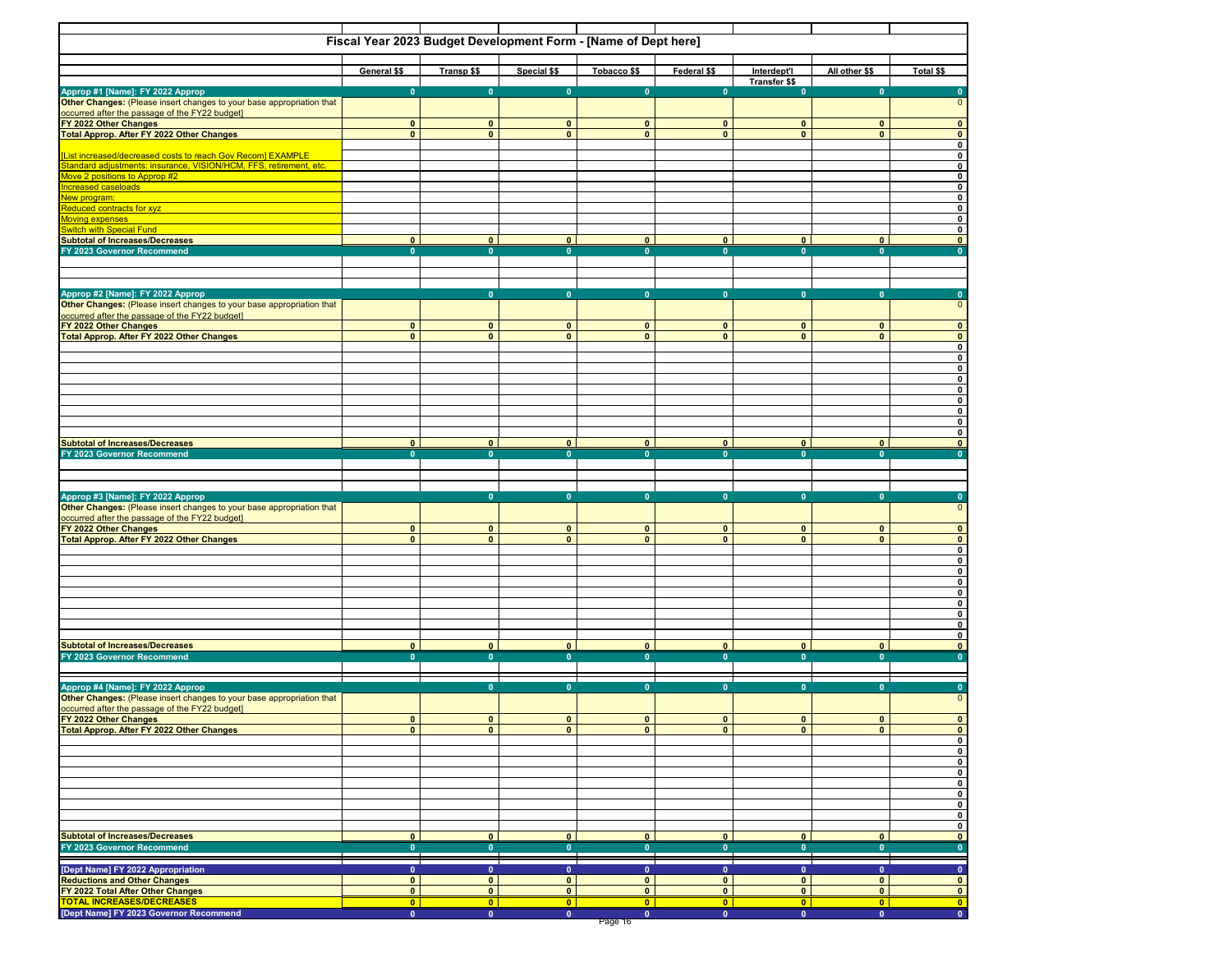# STATE OF VERMONT EQUITY IMPACT ASSESSMENT TOOL

The State of Vermont is committed to advancing equity for all those who live, work, play, and learn in Vermont. Through data-informed program design and careful consideration of compounded historical inequity, agencies across the state can craft budgetary and programmatic proposals that align with the State's values and meet individual and shared goals.

*Instructions:* Complete this form as thoroughly as possible and submit with any supporting documentation to your reviewer/approver. For questions regarding this form, contact Racial Equity Director Xusana Davis or Policy and Legislative Affairs Director Kendal Smith.

## **At a minimum you must answer the bolded questions: 1-8, 12, 14-15, 17, 21 -22, 24-25**

# PROPOSAL BACKGROUND

- **1. Briefly describe the proposal. Include background information regarding the problem the proposal is intended to address.**
- **2. Is the proposal related to COVID-19 response or recovery?**
	- **a. If so, is there federal or other COVID-19-related funding that may support the proposal?**
- **3. What are the intended outcomes of the proposal?**
- **4. What are the consequences of not implementing this proposal?**
- **5. Are there fiscal implications of this bill for the Agency/Department? If yes, please describe.**
- **6. Is the policy evidence-informed?**

# STRATEGIC PLAN, METRICS, GOALS, INDICATORS

- **7. Does this proposal advance a strategic goal and/or key performance indicator of your Agency/Department, or State Government, as defined here: [https://strategicplan.vermont.gov/.](https://strategicplan.vermont.gov/) If yes, which?**
- **8. Are the desired outcomes specific and measurable?**
- 9. Do you have sufficient population-level data to understand whether the proposal would address or create any racial disparities?
	- a. If not, what data would be needed?
- 10. If implemented, can you collect disaggregated demographic data, track it, and evaluate it to assess equity impacts?
- 11. Are there staff trained to analyze the data related to the proposal?

## Inter-Agency or Multi-Sectoral Collaboration

12. Which other agencies (SOV or non-SOV) may have an interest in this proposal or its outcomes?

13**.** Does the proposal encourage or prioritize contractors led by members of marginalized groups? This may include but is not limited to vendors designated as Minority- or Women-Owned Business Enterprises or Disadvantaged Business Enterprises.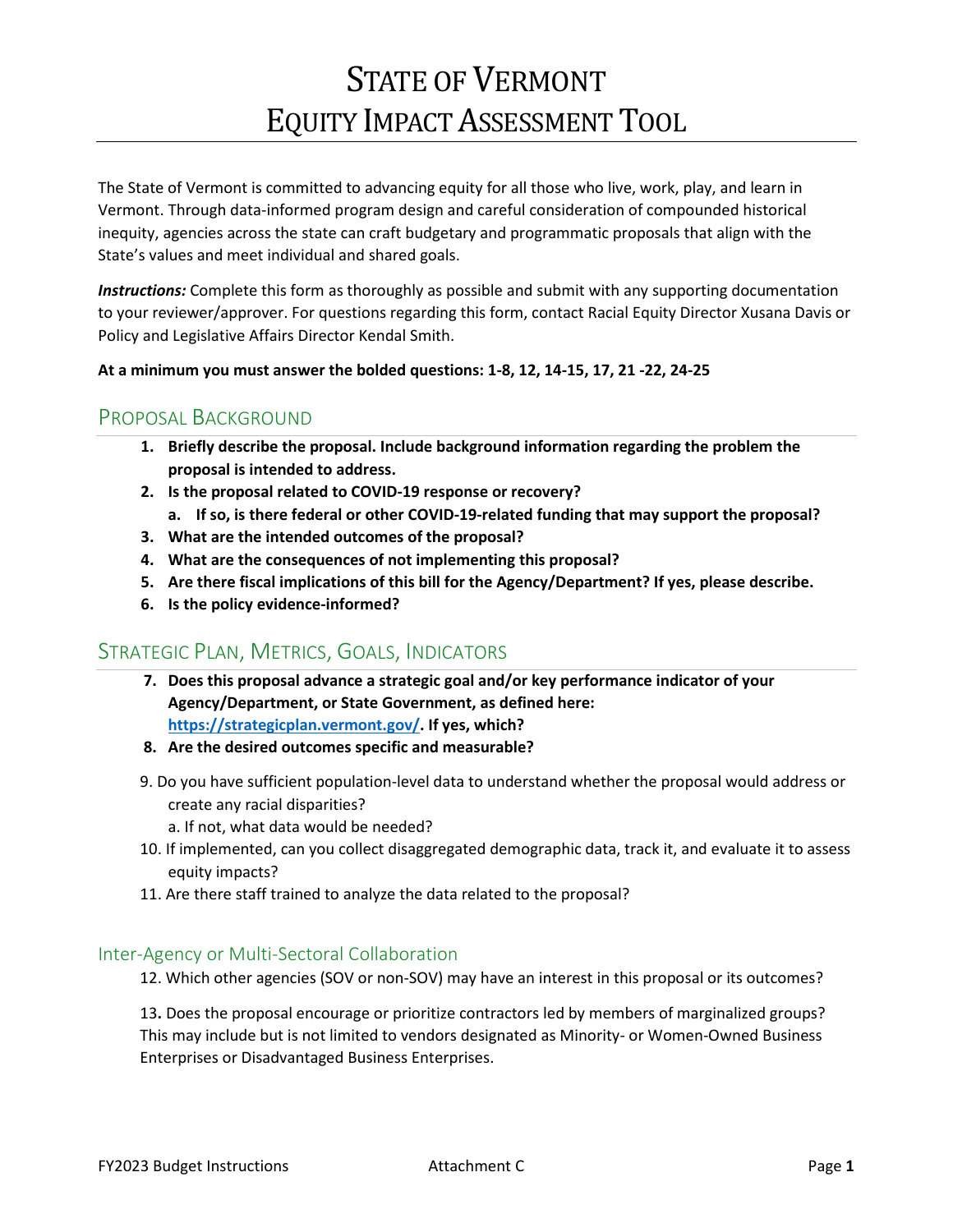# STAKEHOLDERS AND IMPACTED POPULATIONS

## **14. Describe the proposal's target population. Include demographic information such as race, ethnicity, sexual orientation, gender identity or expression, age, etc.**

### **15. How was this target population selected?**

16. Did you meaningfully consult with community members in developing this proposal?

- a. If so, how?
- b. If so, did those community members include persons of color?

### **17. What geographic areas of the state will be most impacted by the proposal?**

### **a. Is there a larger-than-average population of Vermonters of color in those areas?**

18. How will the proposal incorporate cultural concerns of specific groups? (i.e. use of traditional healing practices, use of culturally appropriate diagnostic assessment tools, etc)?

19. Will public written materials generated through this proposal be translated?

- a. If so, in which languages?
- b. If not, why?

20.Does the proposal involve a social marketing strategy for the target population? Describe.

## BENEFITS AND BURDENS

## ADVANCING EQUITABLE IMPACTS

**21. Does the proposal seek to reduce disparities for marginalized or underserved groups? If so, how?**

### **22. What are the anticipated positive outcomes for the target population?**

23. Can those positive outcomes be replicated or extended to other groups? If so, which groups may benefit?

### **24. Does the proposal enhance services to underrepresented or underserved communities?**

### MITIGATING ADVERSE IMPACTS

**25. Could a disparate racial impact or other unintended consequence result from the proposal?**

### **a. If yes, what steps are you taking to mitigate the disparate impact?**

**b. Beyond the steps describes in part (a) of this question, what additional steps could any entity take to mitigate the disparate impact?**

26. Is there a disparate impact for any other marginalized group (including but not limited to groups identified by national origin, religion, sexual orientation, gender identity or expression, age, etc.)?

a. If yes, what steps are you taking to mitigate the disparate impact?

b. Beyond the steps describes in part (a) of this question, what additional steps could be taken to mitigate the disparate impact?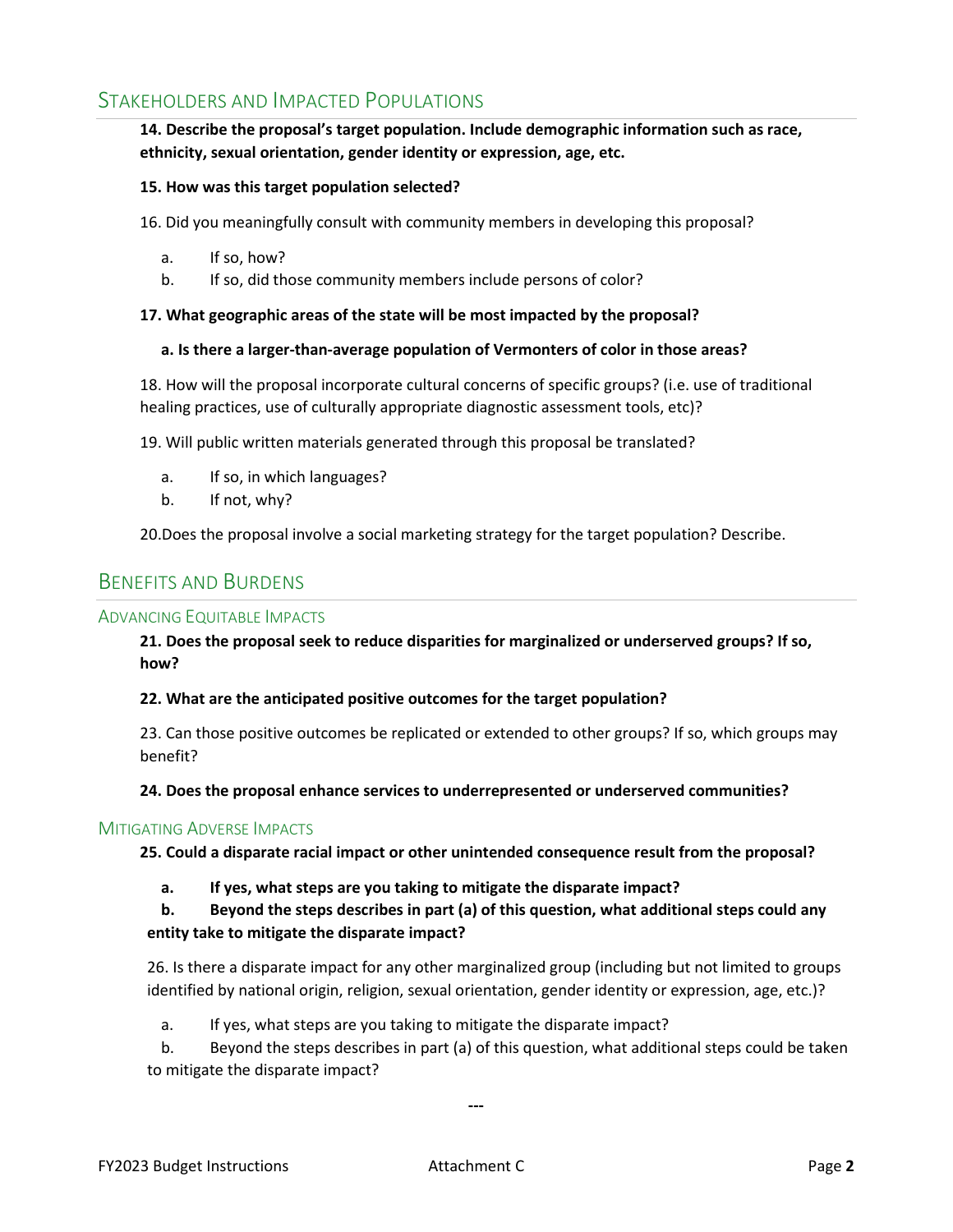**Minority- or Women-Owned Business Enterprise (M/WBE)**: Businesses that are at least 51% owned and substantially managed by people of color and/or people identifying as women

**Disadvantaged Business Enterprise (DBE)**: As defined by the U.S. Department of Transportation, DBEs are "for-profit small business concerns where socially and economically disadvantaged individuals own at least a 51% interest and also control management and daily business operations. African Americans, Hispanics, Native Americans, Asian-Pacific and Subcontinent Asian Americans, and women are presumed to be socially and economically disadvantaged. Other individuals can also qualify as socially and economically disadvantaged[...]"

**Marginalized population/group**: Communities or groups that have historically experienced systemic barriers to access, resources, and infrastructure investments. It may include communities of color, women, sexual orientation, transgender individuals who identify along the gender spectrum, immigrants and refugees, people with disabilities and others who have received limited access to benefits, services, investments and resources from public/private institutions, including the State of Vermont.

**Equity**: The condition that would be achieved when a person's race or other demographic group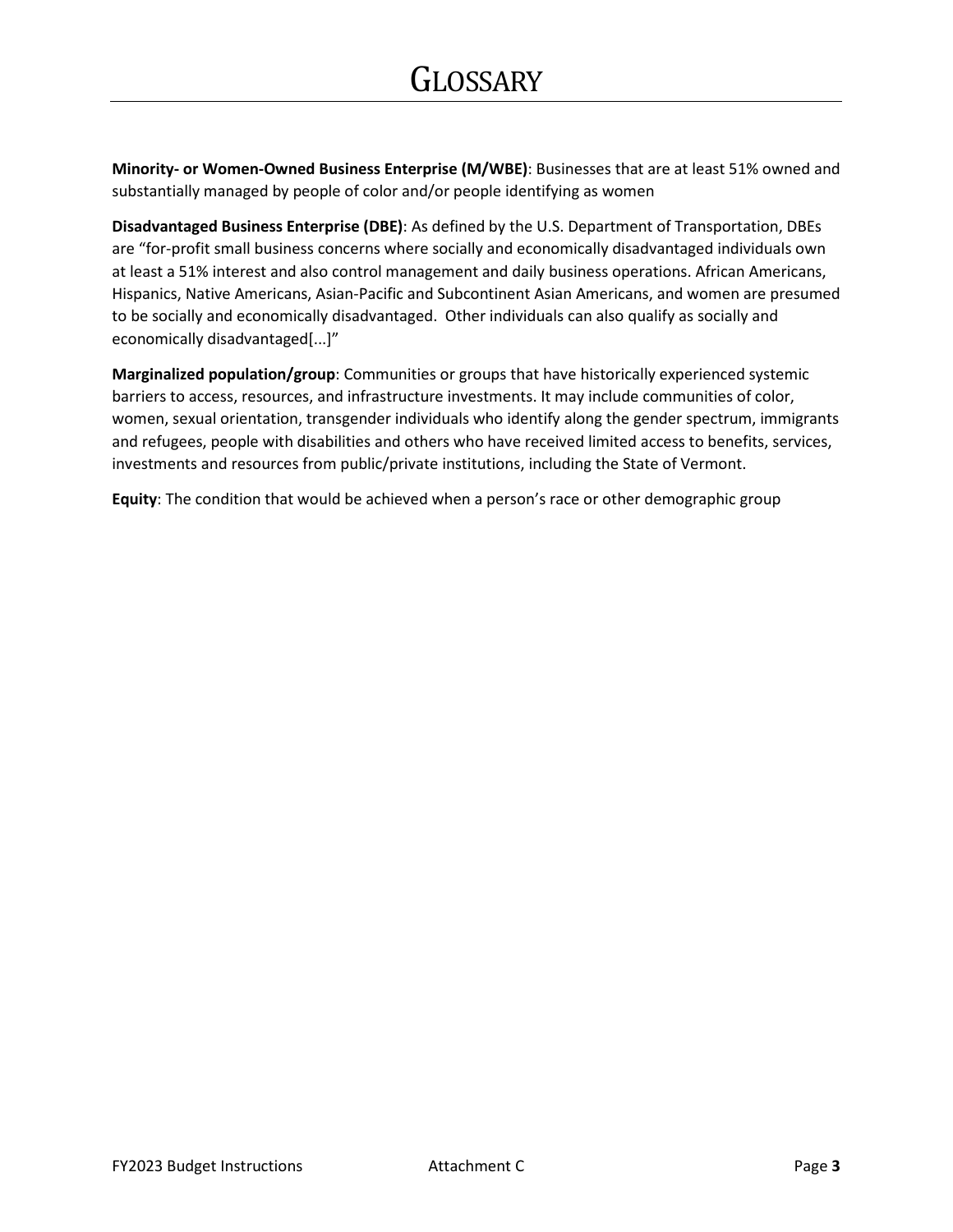|                       | Executive Branch Fee Report for 2022 Legislative Session - Per 32 VSA Sec. 605(b)(1) - Protection to Persons and Property |  |  |  |                                                                                                                                                                                                                                |  |  |                                                 |  |  |  |                                                                                                                                                                                                                                  |                                                       |                                                      |
|-----------------------|---------------------------------------------------------------------------------------------------------------------------|--|--|--|--------------------------------------------------------------------------------------------------------------------------------------------------------------------------------------------------------------------------------|--|--|-------------------------------------------------|--|--|--|----------------------------------------------------------------------------------------------------------------------------------------------------------------------------------------------------------------------------------|-------------------------------------------------------|------------------------------------------------------|
| Agency/<br>Department | Contact                                                                                                                   |  |  |  | Service or Product Provided or Regulatory Fund Fund Account Account For Setting Statutory emination Last Year Moneys the Fee PY 2022 Actual PY 2022 Actual PY 2022 Projected Function Performed Mumber Description Mumber Desc |  |  | Add tional Comments<br>(No Proposed Fee Change) |  |  |  | FY 2023 Punits PY 2023 Projected Proposed Fee PY 2023 Punits FY 2023 Projected % Fee Change Following Py 2023 Revenue Budgetary Effect of Maintaining Current Fee Comparison to Other Similar Fees<br>Processed Receipts Current | Recent Policy Changes Necessitat ng Fee<br>Adjustment | <b>Additional Comments<br/>(Proposed Fee Change)</b> |
|                       |                                                                                                                           |  |  |  |                                                                                                                                                                                                                                |  |  |                                                 |  |  |  |                                                                                                                                                                                                                                  |                                                       |                                                      |
|                       |                                                                                                                           |  |  |  |                                                                                                                                                                                                                                |  |  |                                                 |  |  |  |                                                                                                                                                                                                                                  |                                                       |                                                      |
|                       |                                                                                                                           |  |  |  |                                                                                                                                                                                                                                |  |  |                                                 |  |  |  |                                                                                                                                                                                                                                  |                                                       |                                                      |
|                       |                                                                                                                           |  |  |  |                                                                                                                                                                                                                                |  |  |                                                 |  |  |  |                                                                                                                                                                                                                                  |                                                       |                                                      |
|                       |                                                                                                                           |  |  |  |                                                                                                                                                                                                                                |  |  |                                                 |  |  |  |                                                                                                                                                                                                                                  |                                                       |                                                      |
|                       |                                                                                                                           |  |  |  |                                                                                                                                                                                                                                |  |  |                                                 |  |  |  |                                                                                                                                                                                                                                  |                                                       |                                                      |
|                       |                                                                                                                           |  |  |  |                                                                                                                                                                                                                                |  |  |                                                 |  |  |  |                                                                                                                                                                                                                                  |                                                       |                                                      |
|                       |                                                                                                                           |  |  |  |                                                                                                                                                                                                                                |  |  |                                                 |  |  |  |                                                                                                                                                                                                                                  |                                                       |                                                      |
|                       |                                                                                                                           |  |  |  |                                                                                                                                                                                                                                |  |  |                                                 |  |  |  |                                                                                                                                                                                                                                  |                                                       |                                                      |
|                       |                                                                                                                           |  |  |  |                                                                                                                                                                                                                                |  |  |                                                 |  |  |  |                                                                                                                                                                                                                                  |                                                       |                                                      |
|                       |                                                                                                                           |  |  |  |                                                                                                                                                                                                                                |  |  |                                                 |  |  |  |                                                                                                                                                                                                                                  |                                                       |                                                      |
|                       |                                                                                                                           |  |  |  |                                                                                                                                                                                                                                |  |  |                                                 |  |  |  |                                                                                                                                                                                                                                  |                                                       |                                                      |
|                       |                                                                                                                           |  |  |  |                                                                                                                                                                                                                                |  |  |                                                 |  |  |  |                                                                                                                                                                                                                                  |                                                       |                                                      |
|                       |                                                                                                                           |  |  |  |                                                                                                                                                                                                                                |  |  |                                                 |  |  |  |                                                                                                                                                                                                                                  |                                                       |                                                      |
|                       |                                                                                                                           |  |  |  |                                                                                                                                                                                                                                |  |  |                                                 |  |  |  |                                                                                                                                                                                                                                  |                                                       |                                                      |
|                       |                                                                                                                           |  |  |  |                                                                                                                                                                                                                                |  |  |                                                 |  |  |  |                                                                                                                                                                                                                                  |                                                       |                                                      |
|                       |                                                                                                                           |  |  |  |                                                                                                                                                                                                                                |  |  |                                                 |  |  |  |                                                                                                                                                                                                                                  |                                                       |                                                      |
|                       |                                                                                                                           |  |  |  |                                                                                                                                                                                                                                |  |  |                                                 |  |  |  |                                                                                                                                                                                                                                  |                                                       |                                                      |
|                       |                                                                                                                           |  |  |  |                                                                                                                                                                                                                                |  |  |                                                 |  |  |  |                                                                                                                                                                                                                                  |                                                       |                                                      |
|                       |                                                                                                                           |  |  |  |                                                                                                                                                                                                                                |  |  |                                                 |  |  |  |                                                                                                                                                                                                                                  |                                                       |                                                      |
|                       |                                                                                                                           |  |  |  |                                                                                                                                                                                                                                |  |  |                                                 |  |  |  |                                                                                                                                                                                                                                  |                                                       |                                                      |
|                       |                                                                                                                           |  |  |  |                                                                                                                                                                                                                                |  |  |                                                 |  |  |  |                                                                                                                                                                                                                                  |                                                       |                                                      |
|                       |                                                                                                                           |  |  |  |                                                                                                                                                                                                                                |  |  |                                                 |  |  |  |                                                                                                                                                                                                                                  |                                                       |                                                      |
|                       |                                                                                                                           |  |  |  |                                                                                                                                                                                                                                |  |  |                                                 |  |  |  |                                                                                                                                                                                                                                  |                                                       |                                                      |
|                       |                                                                                                                           |  |  |  |                                                                                                                                                                                                                                |  |  |                                                 |  |  |  |                                                                                                                                                                                                                                  |                                                       |                                                      |
|                       |                                                                                                                           |  |  |  |                                                                                                                                                                                                                                |  |  |                                                 |  |  |  |                                                                                                                                                                                                                                  |                                                       |                                                      |
|                       |                                                                                                                           |  |  |  |                                                                                                                                                                                                                                |  |  |                                                 |  |  |  |                                                                                                                                                                                                                                  |                                                       |                                                      |
|                       |                                                                                                                           |  |  |  |                                                                                                                                                                                                                                |  |  |                                                 |  |  |  |                                                                                                                                                                                                                                  |                                                       |                                                      |
|                       |                                                                                                                           |  |  |  |                                                                                                                                                                                                                                |  |  |                                                 |  |  |  |                                                                                                                                                                                                                                  |                                                       |                                                      |
|                       |                                                                                                                           |  |  |  |                                                                                                                                                                                                                                |  |  |                                                 |  |  |  |                                                                                                                                                                                                                                  |                                                       |                                                      |
|                       |                                                                                                                           |  |  |  |                                                                                                                                                                                                                                |  |  |                                                 |  |  |  |                                                                                                                                                                                                                                  |                                                       |                                                      |
|                       |                                                                                                                           |  |  |  |                                                                                                                                                                                                                                |  |  |                                                 |  |  |  |                                                                                                                                                                                                                                  |                                                       |                                                      |
|                       |                                                                                                                           |  |  |  |                                                                                                                                                                                                                                |  |  |                                                 |  |  |  |                                                                                                                                                                                                                                  |                                                       |                                                      |
|                       |                                                                                                                           |  |  |  |                                                                                                                                                                                                                                |  |  |                                                 |  |  |  |                                                                                                                                                                                                                                  |                                                       |                                                      |
|                       |                                                                                                                           |  |  |  |                                                                                                                                                                                                                                |  |  |                                                 |  |  |  |                                                                                                                                                                                                                                  |                                                       |                                                      |
|                       |                                                                                                                           |  |  |  |                                                                                                                                                                                                                                |  |  |                                                 |  |  |  |                                                                                                                                                                                                                                  |                                                       |                                                      |
|                       |                                                                                                                           |  |  |  |                                                                                                                                                                                                                                |  |  |                                                 |  |  |  |                                                                                                                                                                                                                                  |                                                       |                                                      |
|                       |                                                                                                                           |  |  |  |                                                                                                                                                                                                                                |  |  |                                                 |  |  |  |                                                                                                                                                                                                                                  |                                                       |                                                      |
|                       |                                                                                                                           |  |  |  |                                                                                                                                                                                                                                |  |  |                                                 |  |  |  |                                                                                                                                                                                                                                  |                                                       |                                                      |
|                       |                                                                                                                           |  |  |  |                                                                                                                                                                                                                                |  |  |                                                 |  |  |  |                                                                                                                                                                                                                                  |                                                       |                                                      |
|                       |                                                                                                                           |  |  |  |                                                                                                                                                                                                                                |  |  |                                                 |  |  |  |                                                                                                                                                                                                                                  |                                                       |                                                      |
|                       |                                                                                                                           |  |  |  |                                                                                                                                                                                                                                |  |  |                                                 |  |  |  |                                                                                                                                                                                                                                  |                                                       |                                                      |
|                       |                                                                                                                           |  |  |  |                                                                                                                                                                                                                                |  |  |                                                 |  |  |  |                                                                                                                                                                                                                                  |                                                       |                                                      |
|                       |                                                                                                                           |  |  |  |                                                                                                                                                                                                                                |  |  |                                                 |  |  |  |                                                                                                                                                                                                                                  |                                                       |                                                      |
|                       |                                                                                                                           |  |  |  |                                                                                                                                                                                                                                |  |  |                                                 |  |  |  |                                                                                                                                                                                                                                  |                                                       |                                                      |
|                       |                                                                                                                           |  |  |  |                                                                                                                                                                                                                                |  |  |                                                 |  |  |  |                                                                                                                                                                                                                                  |                                                       |                                                      |
|                       |                                                                                                                           |  |  |  |                                                                                                                                                                                                                                |  |  |                                                 |  |  |  |                                                                                                                                                                                                                                  |                                                       |                                                      |
|                       |                                                                                                                           |  |  |  |                                                                                                                                                                                                                                |  |  |                                                 |  |  |  |                                                                                                                                                                                                                                  |                                                       |                                                      |
|                       |                                                                                                                           |  |  |  |                                                                                                                                                                                                                                |  |  |                                                 |  |  |  |                                                                                                                                                                                                                                  |                                                       |                                                      |
|                       |                                                                                                                           |  |  |  |                                                                                                                                                                                                                                |  |  |                                                 |  |  |  |                                                                                                                                                                                                                                  |                                                       |                                                      |
|                       |                                                                                                                           |  |  |  |                                                                                                                                                                                                                                |  |  |                                                 |  |  |  |                                                                                                                                                                                                                                  |                                                       |                                                      |
|                       |                                                                                                                           |  |  |  |                                                                                                                                                                                                                                |  |  |                                                 |  |  |  |                                                                                                                                                                                                                                  |                                                       |                                                      |
|                       |                                                                                                                           |  |  |  |                                                                                                                                                                                                                                |  |  |                                                 |  |  |  |                                                                                                                                                                                                                                  |                                                       |                                                      |
|                       |                                                                                                                           |  |  |  |                                                                                                                                                                                                                                |  |  |                                                 |  |  |  |                                                                                                                                                                                                                                  |                                                       |                                                      |
|                       |                                                                                                                           |  |  |  |                                                                                                                                                                                                                                |  |  |                                                 |  |  |  |                                                                                                                                                                                                                                  |                                                       |                                                      |
|                       |                                                                                                                           |  |  |  |                                                                                                                                                                                                                                |  |  |                                                 |  |  |  |                                                                                                                                                                                                                                  |                                                       |                                                      |
|                       |                                                                                                                           |  |  |  |                                                                                                                                                                                                                                |  |  |                                                 |  |  |  |                                                                                                                                                                                                                                  |                                                       |                                                      |
|                       |                                                                                                                           |  |  |  |                                                                                                                                                                                                                                |  |  |                                                 |  |  |  |                                                                                                                                                                                                                                  |                                                       |                                                      |
|                       |                                                                                                                           |  |  |  |                                                                                                                                                                                                                                |  |  |                                                 |  |  |  |                                                                                                                                                                                                                                  |                                                       |                                                      |
|                       |                                                                                                                           |  |  |  |                                                                                                                                                                                                                                |  |  |                                                 |  |  |  |                                                                                                                                                                                                                                  |                                                       |                                                      |
|                       |                                                                                                                           |  |  |  |                                                                                                                                                                                                                                |  |  |                                                 |  |  |  |                                                                                                                                                                                                                                  |                                                       |                                                      |
|                       |                                                                                                                           |  |  |  |                                                                                                                                                                                                                                |  |  |                                                 |  |  |  |                                                                                                                                                                                                                                  |                                                       |                                                      |
|                       |                                                                                                                           |  |  |  |                                                                                                                                                                                                                                |  |  |                                                 |  |  |  |                                                                                                                                                                                                                                  |                                                       |                                                      |
|                       |                                                                                                                           |  |  |  |                                                                                                                                                                                                                                |  |  |                                                 |  |  |  |                                                                                                                                                                                                                                  |                                                       |                                                      |
|                       |                                                                                                                           |  |  |  |                                                                                                                                                                                                                                |  |  |                                                 |  |  |  |                                                                                                                                                                                                                                  |                                                       |                                                      |
|                       |                                                                                                                           |  |  |  |                                                                                                                                                                                                                                |  |  |                                                 |  |  |  |                                                                                                                                                                                                                                  |                                                       |                                                      |
|                       |                                                                                                                           |  |  |  |                                                                                                                                                                                                                                |  |  |                                                 |  |  |  |                                                                                                                                                                                                                                  |                                                       |                                                      |
|                       |                                                                                                                           |  |  |  |                                                                                                                                                                                                                                |  |  |                                                 |  |  |  |                                                                                                                                                                                                                                  |                                                       |                                                      |
|                       |                                                                                                                           |  |  |  |                                                                                                                                                                                                                                |  |  |                                                 |  |  |  |                                                                                                                                                                                                                                  |                                                       |                                                      |

\ppDa a\Loca \Microsof \W ndows\INetCache\Content Out ook\PZGPWY8P\A t.D - Fees Form